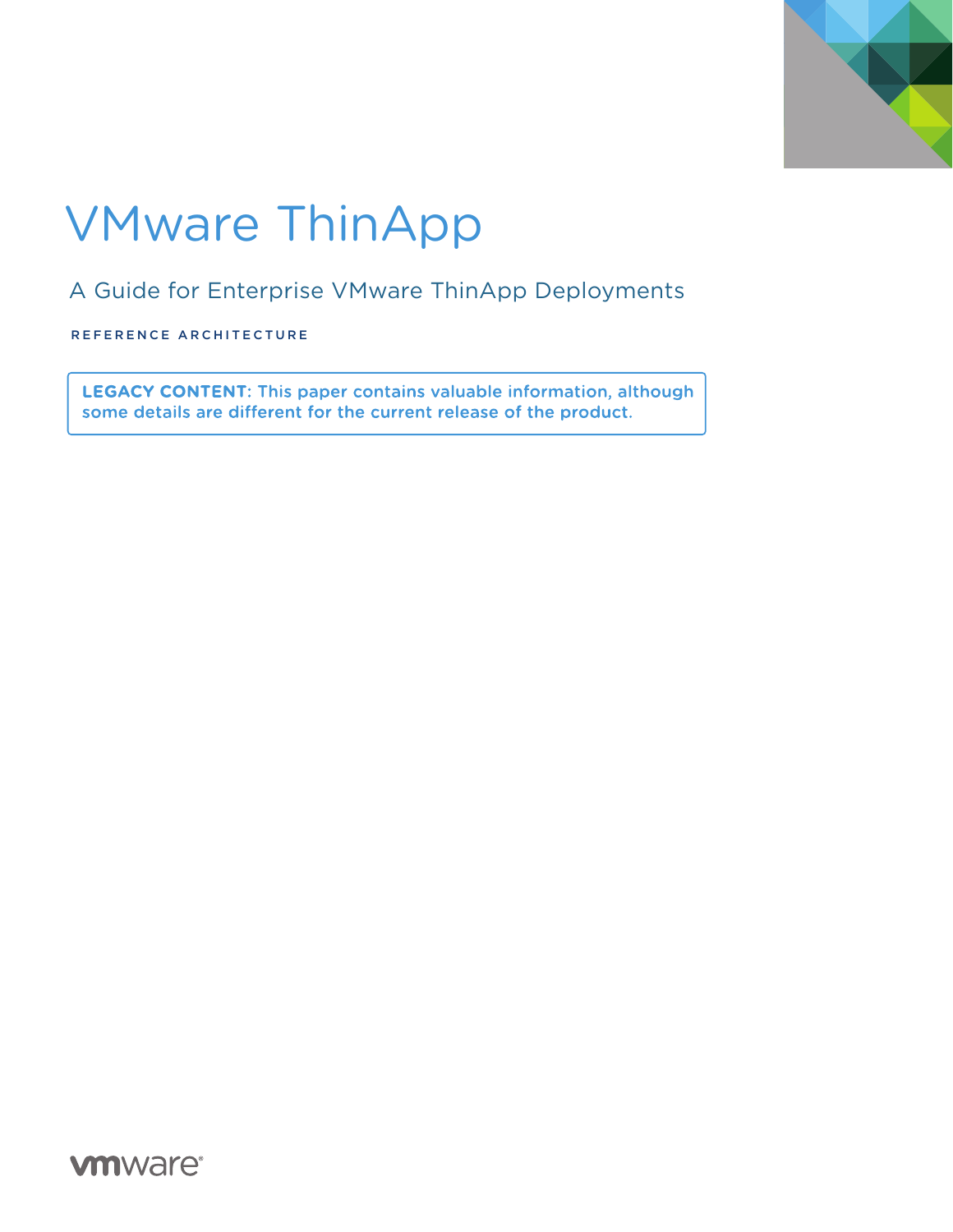# **Contents**

| Contents | Ϊİ |
|----------|----|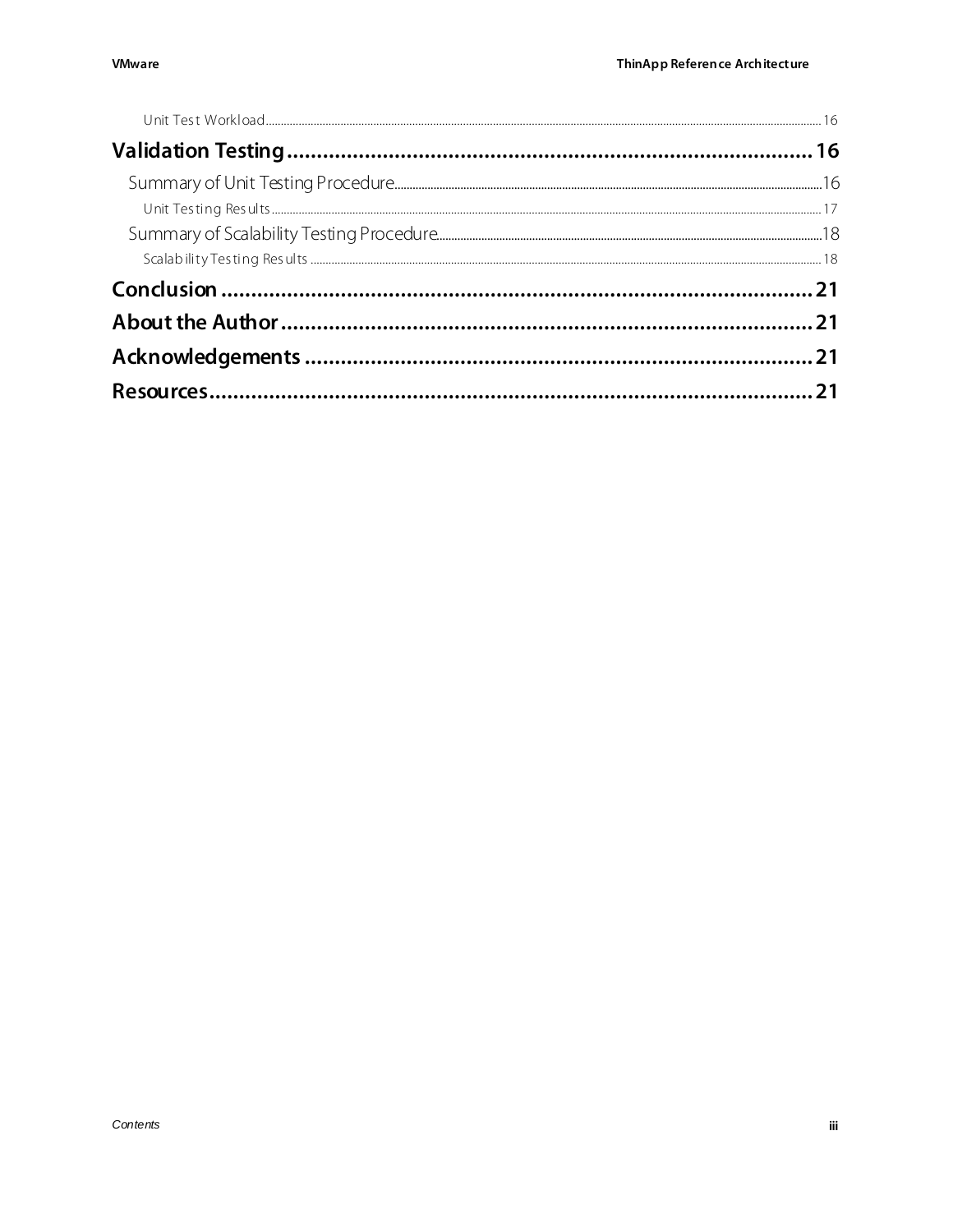# **About This Guide**

This document provides the design considerations and architecture that customers and partners need for enterprise implementations of VM ware® ThinApp, for both physical and VM ware View desktop environments. Please consult both this document and the *VMw are View Reference Arc h itec ture* when implementing VM ware ThinApp in a VM ware View environment.

# **Introduction**

VMware ThinApp is an agentless application virtualization solution that allows IT organizations to provide applications to end users without managing the complex ity of application conflicts and prerequisites or operating system dependencies. V Mware virtual machine technology decouples the operating system from hardware. Similarly, VM ware ThinApp technology decouples the application from the operating system, for flex ibility, portability, and isolation. VM ware ThinApp plugs directly into ex isting IT tools and processes, enabling corporate IT organizations and ISVs to deliver encapsulated application containers across a variety of operating systems without complex configuration and installation requirements.

VMware ThinApp integrates natively with Active Directory as well as with many other third-party solutions for desk top management. All the functions discussed in this document utilize native features and functions of the generally available VM ware ThinApp technology. V Mware ThinApp also has partnered with specific vendors to deliver customized and integrated functionality for deployment, discovery, inventory, and license utilization. This integration can further increase operational and administrative efficiencies for organizations utilizing application virtualization.

By abstracting applications from the underlying operating systems, application virtualization augments both traditional and virtual desk top solutions. Many customers have deployed application virtualization to their physical devices as a first step toward a transition to virtual desktops as hardware refresh cycles occur or operating system migrations are mandated. VM ware ThinApp technology delivers the same benefits for physical desk tops, virtual desk tops, and terminal services-based platforms. The use of ex isting infrastructure for distribution, update, and registration of virtualized applications to end users allows customers to leverage the benefits of application virtualization rapidly across the enterprise.

# **Goals**

The goal of this guide is to provide a scalable model for deployment of virtualized applications in the enterprise, addressing multiple use cases for physical and virtual desk tops, with design considerations of multiple components for each use case.

The architecture uses common components and standardization to reduce the complexity of implementation and design. Many of the infrastructure components used to validate the reference architecture are interchangeable, so you can use components from your vendor of choice to incorporate unique features that enhance the value of the overall solution. This VM ware ThinApp reference architecture specifically focuses on integration with Active Directory, the use of Distributed File System technology for file shares, and V iew Composer considerations. A more comprehensive discussion of the VM ware View solution is described in the *VMware Vie w Re fe renc e Arc h itec ture*.

All desk top instances cited in this document and the accompanying validation testing were virtual machines. Given the focus on the architectural design rather than the WAN performance, we did not measure the display latency for the VMware View desktops. The metrics gathered reflect the performance of the virtualized application inside the virtual machines, not the display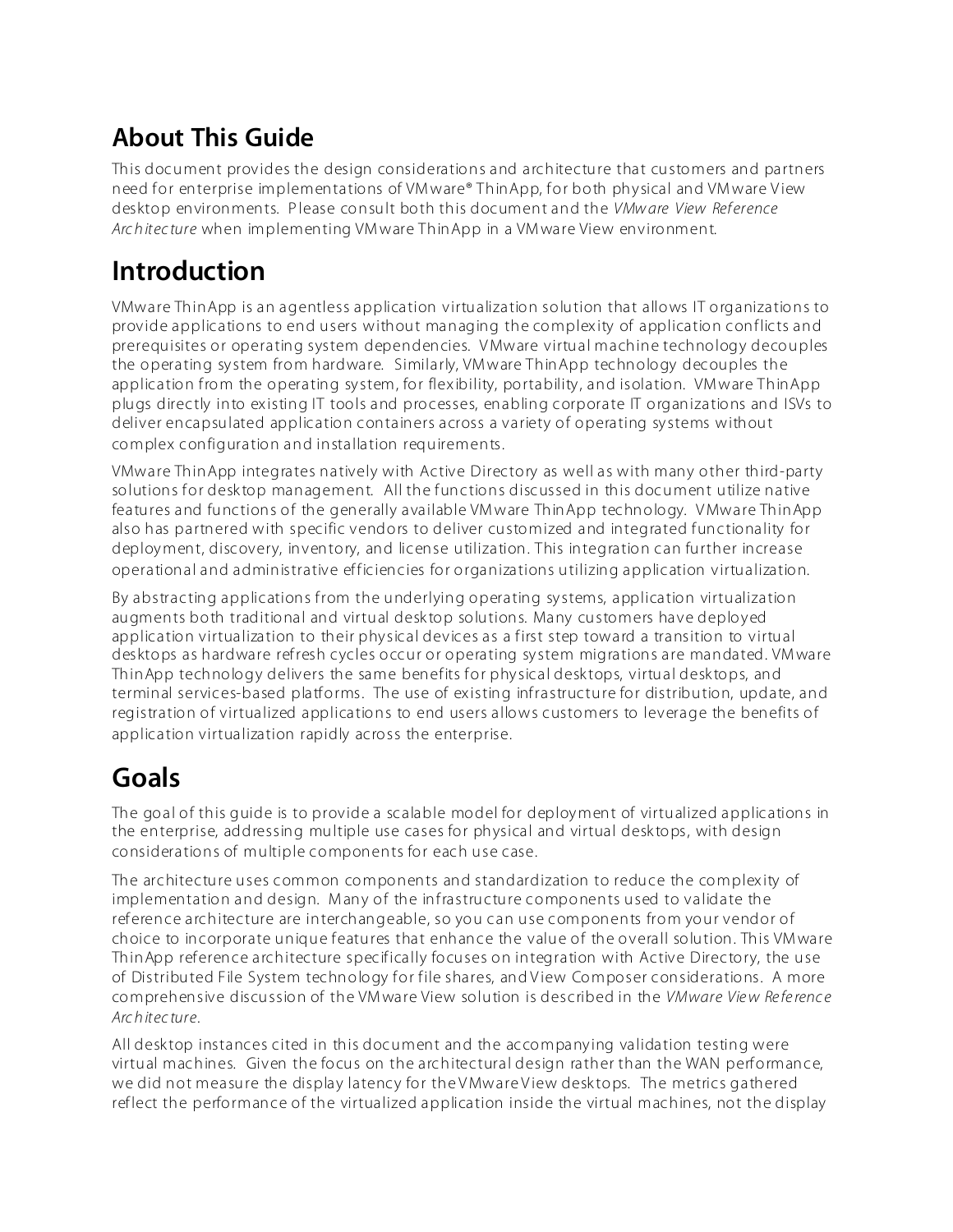from the View client at the endpoint. A more comprehensive discussion of WAN design for the VMware V iew solution is described in the *VMwa re View W AN Refe re nce A rch itec tu re*.

# **Reference Architecture Components**

This document contains design guidance for multiple use cases and recommends specific configuration approaches. The first section reviews the basic structure of the packaging process and considerations for virtualizing applications for distribution. Subsequent sections discuss considerations specific to V Mware ThinApp configurations with multiple layers of infrastructure.

### **ThinApp Packaging Framework**

VMware ThinApp packages are created as part of the Setup Capture process. During this process, the application files and registry are combined with administrative settings that are embedded into the final package for distribution. As applications are updated and configurations are changed, the packages are rebuilt to embed the changes into the package. The Source, UAT, and Production folders, described below, provide a commonly used framework for structuring the process of application packaging.

#### **Source Folder**

The Source Folder contains the project directories created by the VM ware ThinApp Setup Capture process. The project directories contain what can be considered the 'source code' of these application pack ages and administrative settings. M aintain these project directories in a location that is back ed up regularly and has access control mechanisms that allow only administrative access.

#### **UAT Folder**

The Unit Acceptance Testing Folder provides an intermediary location to perform testing and QA procedures. To ensure quality testing, this location should represent the final end-user community as closely as possible.

#### **Production Folder**

The P roduction Folder is a read-only file-share made available to end users for V Mware ThinApp pack ages that are run in streaming ex ecution mode. End users run the virtualized applications directly from this location. Since the Production Folder is critical and user-facing, it should be monitored for availability and performance. DFS or other technologies that provide high availability are highly recommended. The V Mware ThinApp R eference Architecture implements Microsoft DFS, which is available to most customers without additional cost and provides an adequate solution with common components. Figure 1 illustrates the role of each folder and basic flow of the pack aging process.

### **Application Packaging Considerations**

Before virtualizing applications with the Setup Capture process, IT organizations should determine some specifics of the scenario into which the pack age will be deployed. For a comprehensive discussion of these considerations and their implementation, see the *VMwa re Th in App Dep lo ymen t Guid e* and *VMware Th in App Use r's Man ua l*.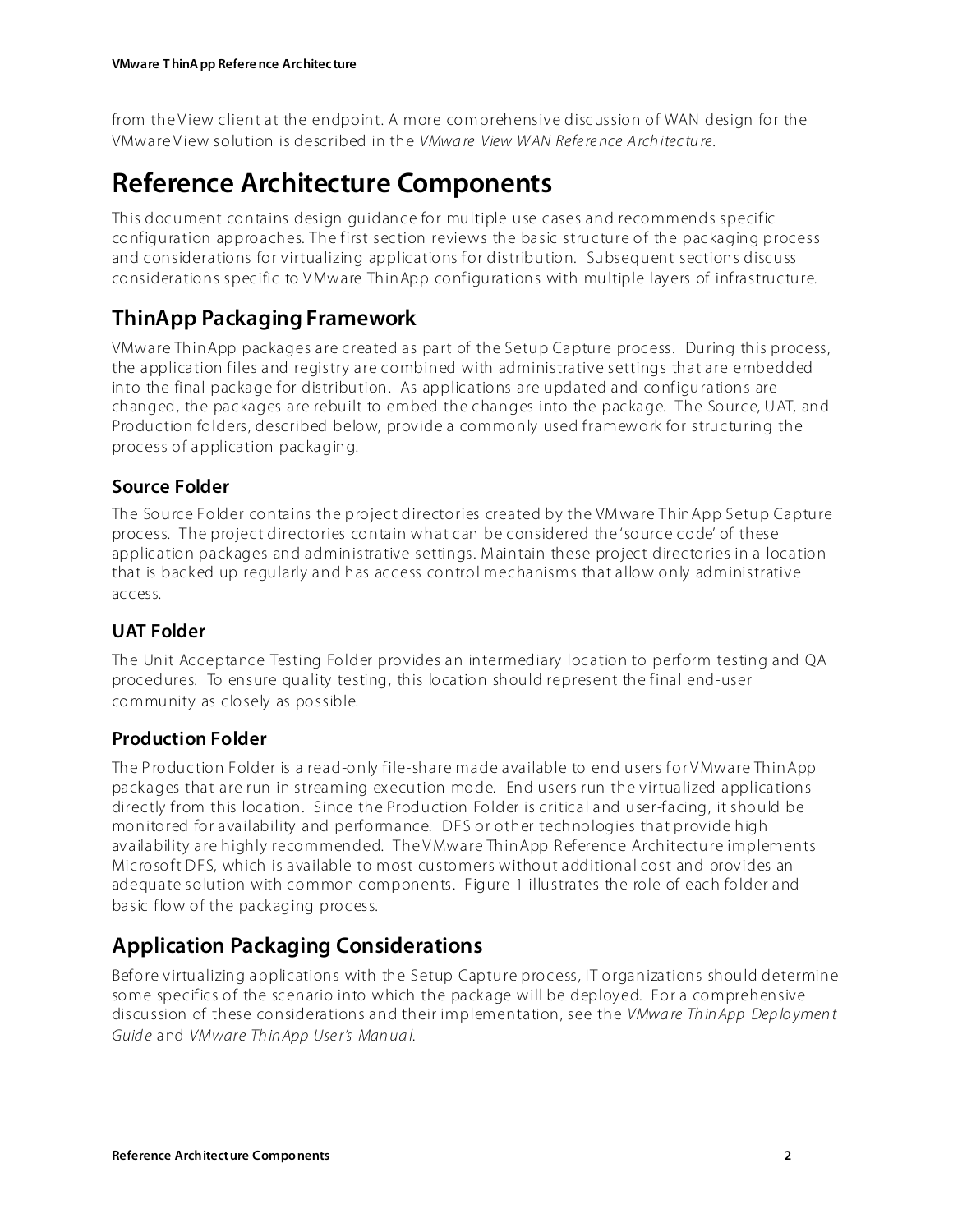

**Figur e 1. Thi n Ap p P ackagi ng Fol d er Framewor k**

#### **Determining t he Execution Mode**

VMware ThinApp allows IT organizations to determine whether to use *strea m ing* or *d ep lo yed* ex ecution mode or to adopt a hybrid approach that lets them manage a standard set of applications centrally while distributing others in deployed mode. The same virtualized application pack ages can be used for either ex ecution mode.

- *Strea ming Execu tion* mode allows the application to be stored centrally and accessed by multiple users. This one-to-many model provides centralized deployment and update of an application *packa ge* to multiple end users for ex ecution via a Windows desktop shortcut. The user launches the application from the central network location where the application resides and streams data as needed while the application is in use.
- *Dep lo yed Execu tion* mode distributes the virtualized application pack ages to the end user's system, on the local file system or on a USB device. In this distributed model, each client device receives and ex ecutes the *p ackage* locally and therefore can run the application regardless of network connectivity. End-user devices that are occasionally or always offline require deployed ex ecution mode.

#### **Update Mechanism**

There are two primary methods for updating virtualized applications:

The Side-by-Side (aka Integer) update method for application packages can be used either for streaming or for deployed ex ecution mode. There is no requirement for application downtime. This method places the new application pack age in the same directory as the original application pack age and increments the filename ex tension to an integer number. Subsequent updates can be placed in the directories with ex tensions .2, .3, etc. For example,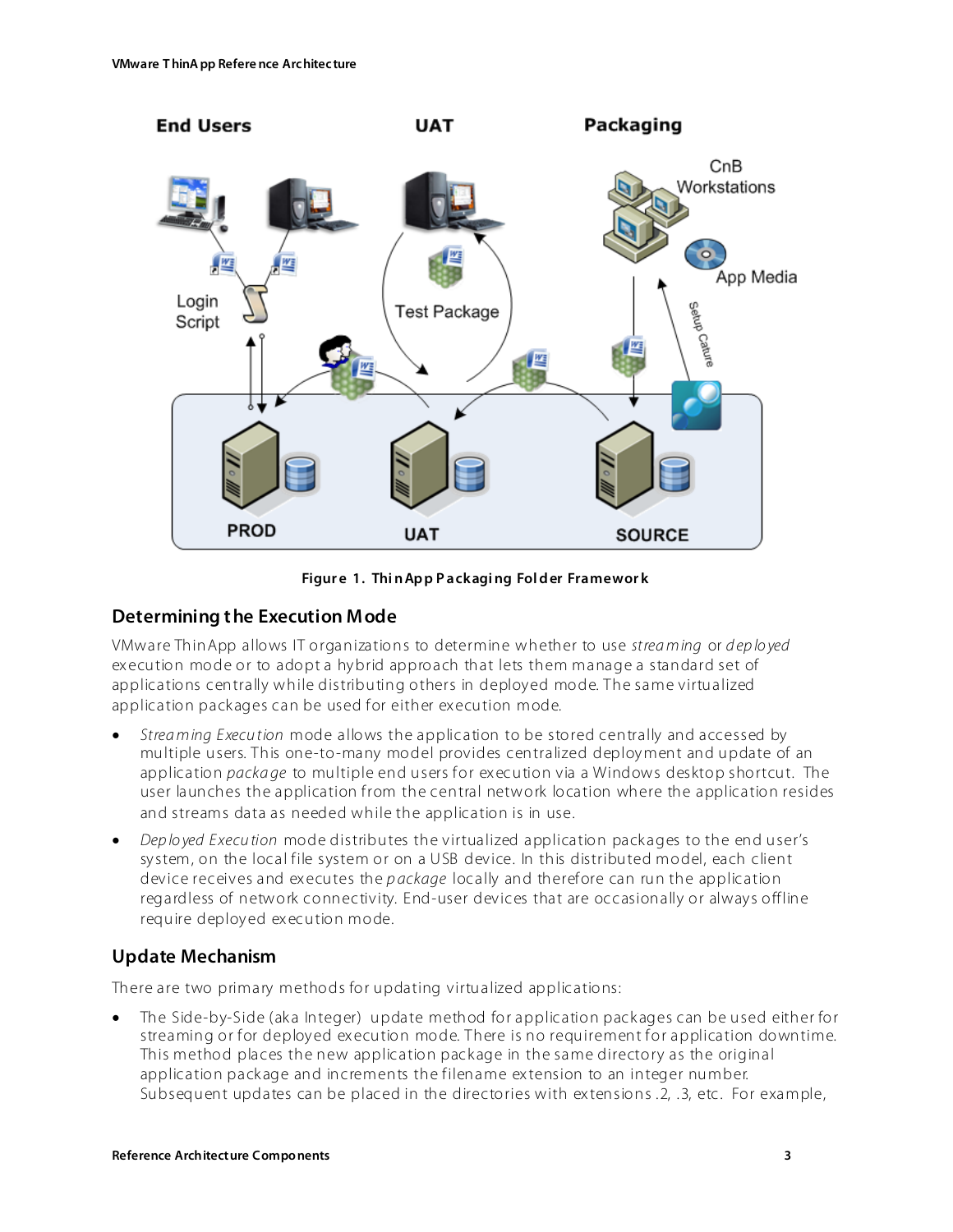placing Mozilla Firefox.1 in the same directory with Mozilla Firefox would automatically update users to ex ecute the Mozilla Firefox.1 package.

• Application Sync is a functionality that can be embedded into VM ware ThinApp application pack ages. Application Sync provides updates to unmanaged machines that connect over networks that are known to have some degree of latency. AppSync provides a mechanism for a differential transfer over HTTP to the endpoint, so it is only used for application packages in deployed ex ecution mode. Application Sync can optionally utilize a UNC point to retrieve updates from locations within a corporate environment. When an application starts, Application Sync can query a Web server or file share to see if an updated version of the pack age is available.

#### **Application Dependencies**

Application Link is a VM ware ThinApp feature that allows the administrator to build relationships between pack ages, creating modular pack ages that link together instead of larger pack ages that are more difficult to distribute and update. Administrators can use Application Link to create relationships between local or remote application pack ages containing components or dependencies. Administrator can configure the originating application package to look first in a local directory and then in a remote directory if the required or optional component cannot be found. To provide a logical link to the remote directory you can use a domain-based DFS namespace. Further detail is provided in the Storage Layer Design Considerations section.

Application Link provides the following functions:

- Links runtime components, such as .NET, JRE, or ODBC drivers, with dependent applications. For example, you can link .NET to an application even if the local machine for the application does not allow for the installation of .NET or already has a different version of .NET.
- Allows administrators to deploy application-specific components and plug-ins separately from the base application. For example, you might separate Adobe Flash Player or Adobe Reader from a base Firefox application and link the components.

### **Active Directory Integration**

VMware ThinApp supports native Active Directory integration to manage configuration of user data locations, dynamic application changes, registration of application packages, and access control.

#### **Active Directory Group Policy Management**

Folder Redirection group policies can be used to redirect storage of a user's application settings and user data. The locations can be redirected to a user's roaming profile or home directory or View Composer User Data Disk. **Note: F ol de rs wi thi n vi rt uali ze d a ppli cations ca nnot be redirected to UNC-style path locations.** (see KB article 1013933)

• Application Data

This location houses the *sandbo x*, located in the user's profile by default, to store runtime changes to the virtualized applications registry, folders, and files. This location houses the information that gives users a persistent application experience for thing like toolbar settings and customized options within the applications.

• My Documents

Redirection of this location to a user's home drive or other configured location ensures that user data is well managed. Virtualized and natively installed applications default to saving documents in this location.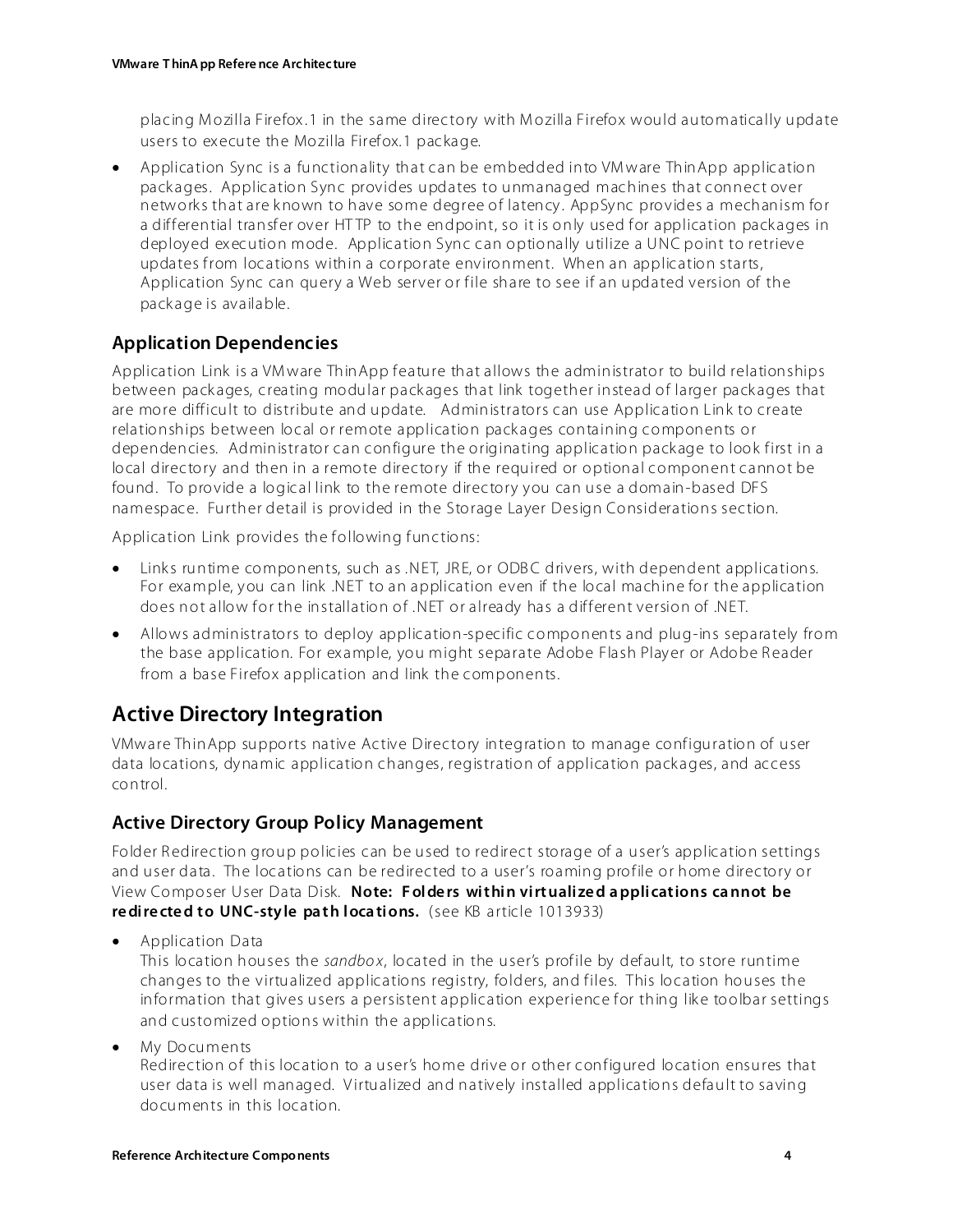#### **Active Directory-Based Access Control**

Administrators can use Active Directory groups to control access to virtualized applications. The *setup ca pture* process allows administrators to enumerate and assign Active Directory groups. Those assignments are embedded into the package during the build process. This process populates the P ermitted Groups parameter in the Package.ini and restricts usage of a package to a specific set of Active Directory users. Administrators can optionally customize the error message to users if they are not allowed to launch the application. For a desk top that is offline, the PermittedGroups function utilizes cached credentials to determine whether the user has permission to launch the application.

#### **Active Directory Script- based Application Registration**

Registration of virtualized applications to end users creates shortcuts on the desk top, file-type associations, and entries in the Add/Remove programs applet of the Control P anel. The Thinreg utility helps to automate the registration process. Thinreg.exe can be run from a login script, a local script, or a command line. Since the registration process can enumerate which users have access to application packages, the ThinReg process can be run against an entire directory of application pack ages; however, it only registers the applications to which the user is entitled. Two common methods of implementation are described briefly below.

- Login Script based Implementation of the Thinreg ex ecutable can be incorporated into an ex isting login script with standard methods such as .bat, WSH, KIX, or vbScript. See example below; %logonserver%\netlogon\thinreg.exe\\company.com\applications\\*.exe/Q
- Local Script via Registry Run Key

IT organizations can choose to implement the application registration process locally on the workstations instead of incorporating it into the login script. The Run key of the registry can call the Thinreg.exe file to perform the necessary functions on login. Placing the Thinreg.exe in the Windows directory simplifies the ex ecution of the script and requires nothing more than the ex ecutable to function.

### **Storage Layer Design Considerations**

When users launch applications in streaming mode, they must have read access to the storage location of the application package that the Windows shortcut references. The storage location that hosts the Prod folder should be made highly available so that downtime of a host or storage device does not impact the environment. Since end users only read the pack age from the central location, the disk usage pattern is entirely read-oriented, so the storage should be configured for optimal read performance. The use of any number of SAN, DFS, or file replication technologies is sufficient to make the file share highly available and redundant.

#### **Benefits of DFS**

Many IT organizations utilize Microsoft DFS or Microsoft Windows Server 2003 or 2008 to host file services. DFS offers substantial benefits in terms of lower administrative overhead for folder management, built-in replication, and the convenience of centrally administered DFS domain namespaces. For detailed M icrosoft DFS configuration and implementation guidance see: <http://www.microsoft.com/windowsserver2003/technologies/storage/dfs/default.mspx>

#### **Utilizing DFS wit h VMware ThinApp**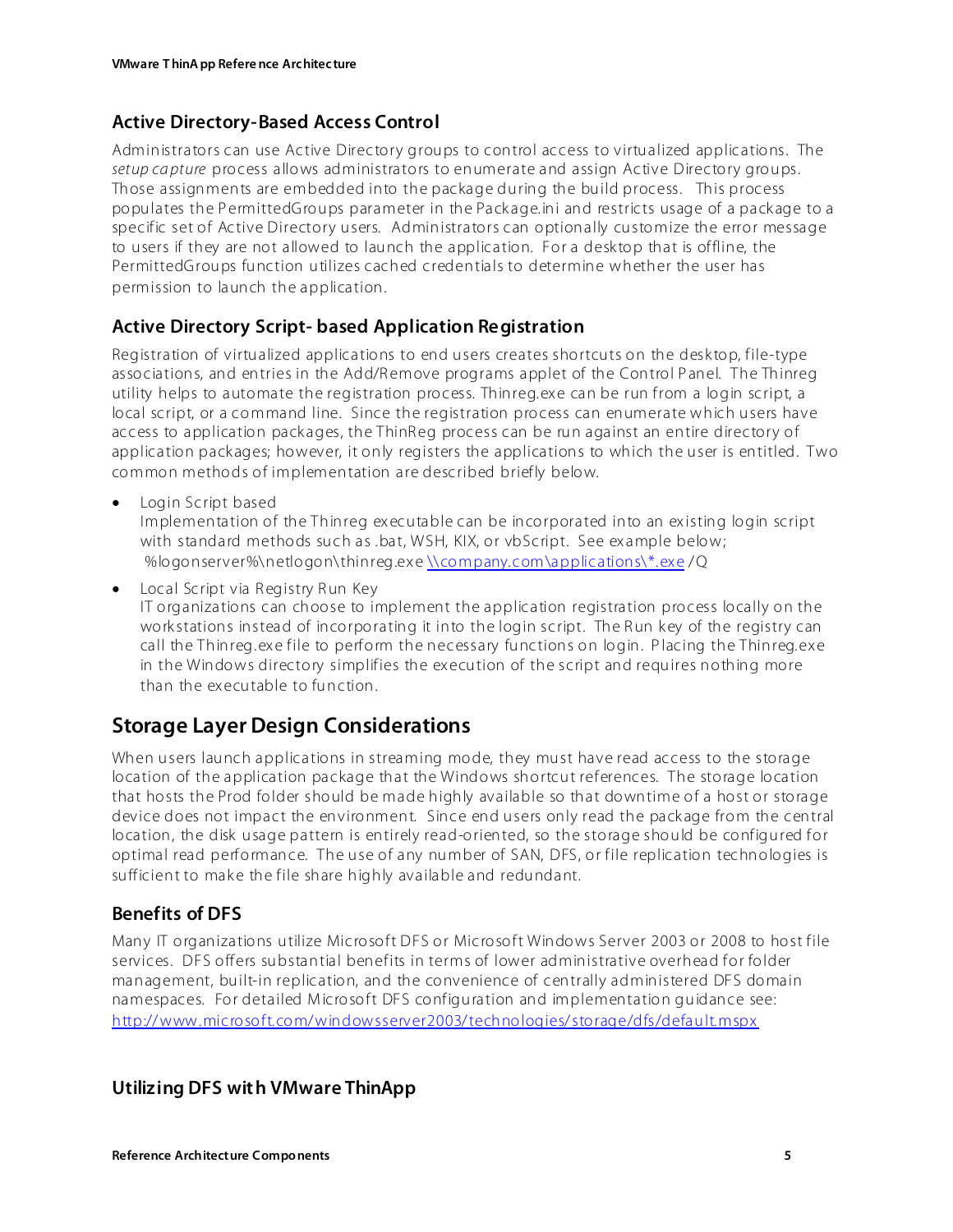• Domain-based Namespaces

Administrators can leverage the capabilities of DFS to create a single logical reference to a folder that houses virtualized applications, for example, \\companycom\Applications. Use domain-based namespaces for DFS links, which are placed into the Active Directory schema. Domain-based namespaces are then natively replicated throughout the Active Directory infrastructure, providing fault tolerance for the DFS namespace.

- DFS Targets and Replication DFS Namespaces can be configured to point to multiple locations, called Targets, which house the file shares. M ultiple targets provide the needed redundancy for enterprise deployments. Additionally, customers can configure replication to branch offices and determine failover links to remote targets based on Active Directory site design. The DFS targets will be readonly shares so configure the replication links appropriately.
- DFS Namespaces for AppLink Locations When administrators pack age applications they can specify UNC based locations for required or optional application dependencies. Administrators can configure the originating application pack age to look first in a local directory and then in a remote directory if the required or optional component cannot be found. The use of a DFS domain namespace such as \\company.com\Applinks could be utilized in the packaging process to direct users to the nearerst DFS target for the required component. An ex ample line from a pack age.ini follows, the first location is local, the second refers to the DFS link:

 $Regui redAppLinks=c:\AppLinks\',exe;\ \complement\;company.com\AppLinks\',exe$ 

### **Network Layer Design Considerations**

The path through the network between the client device and the Applications folder should be highly available and robust. Consider both aggregate bandwidth and latency when implementing file share with applications launched in streaming mode. These applications use the standard SMB protocol to transfer the blocks of data to the end-user system for execution. The amount of network traffic varies based on the application and usage pattern, consider only low-latency LAN environments for streaming execution mode. See the *VMware Thin App Streaming [Inf orma tion Gu ide](http://www.vmware.com/resources/techresources/10027)*.

#### **Using Compression with Streaming Execut ion Mode**

VMware ThinApp provides the option of using compression to reduce the storage footprint of the application pack ages. Applications launched in streaming mode request only the files and registry necessary to perform the specific application function, which means that the package is never streamed in its entirety. With compression enabled, the quantity of data transferred across the network is greatly reduced (by about 50%), but there is slightly higher memory usage for an application and slightly longer launch times when larger block s sizes are used. This presents the question of whether it is more beneficial to reduce the amount of network utilization or ensure optimal end-user performance.

### **VMware View Integration**

#### **Desktop Persistence**

Persistent desktops are assigned to individual users and remain so assigned until an administrator mak es a change. P roperly entitled users may also check their desk tops out for offline use. Persistent desktops are best for users who want to customize their desktops by installing additional applications and storing local data. Non-persistent desk tops are allocated to users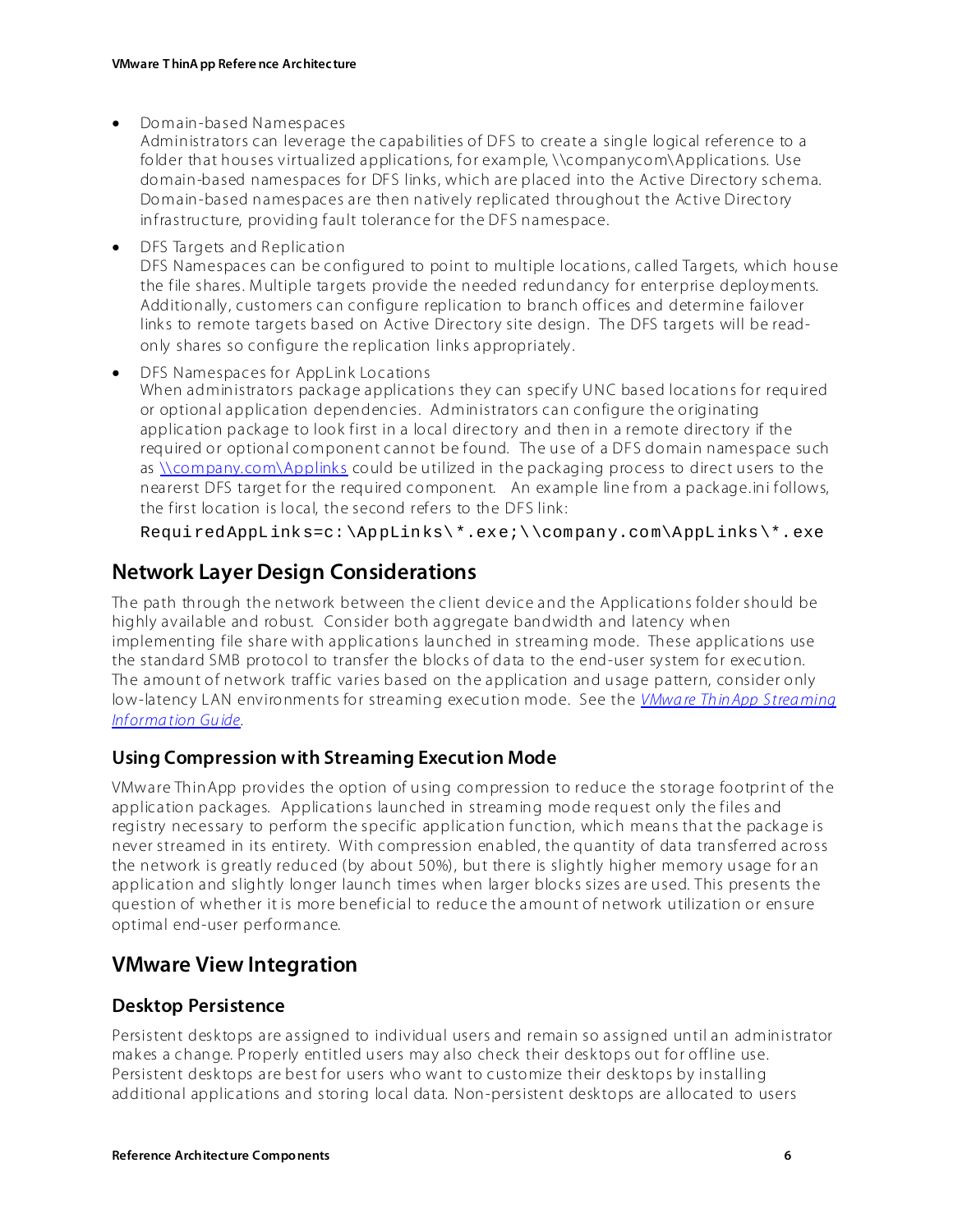temporarily and used only for the current session. Once the user has logged off a non-persistent desktop, it goes back into the desktop pool where it originated and becomes available for the next user. Non-persistent desktops should be used where each user session requires a clean machine or in highly controlled environments where there is no need to store customization on the virtual desktop.

VMware ThinApp application pack ages can be used with either persistent or non-persistent desktops. Administrators can utilize folder redirection for the application sandbox, which lets end users save their customized application settings, such as toolbars and options settings, to a static location. This allows for persistent application settings regardless of whether the desktop is persistent or non-persistent.

Administrators can also choose whether to deploy virtualized applications into the desk top instance or provide users access to the application on a file share through the automated ThinR eg registration process. Deployment into the desk top instance provides more predictable performance because all ex ecution is local, but it requires application packages to be updated on the desktops individually and packages will have a storage footprint in the VM. Providing applications via streaming mode makes greater demands on the network and can affect performance, but it allows applications to be updated with greater efficiency due to the one-tomany model of streaming mode, and there is no disk footprint within the VM.

#### **View Composer Considerations**

VMware View Composer provides the capability to create desktop images rapidly from a parent, or standard, virtual machine image. In addition, VM ware View Composer reduces the total amount of storage required to deploy virtual desktop images (see Figure 2). By leveraging linked clones, it introduces a streamlined process for upgrading patches across multiple desktops by simply applying the patch to the parent image and recomposing the linked clones.

VMware View Composer also provides the ability to separate user data and profile settings, allowing software updates and patches to be applied to the parent image and inherited by the linked clones. After a linked clone has been updated, the user's personal settings from the user data disk are also applied to the updated image.



#### **VMWARE VIEW COMPOSER**

**Figur e 2. P ar ent I mag e with Li nked Clo nes**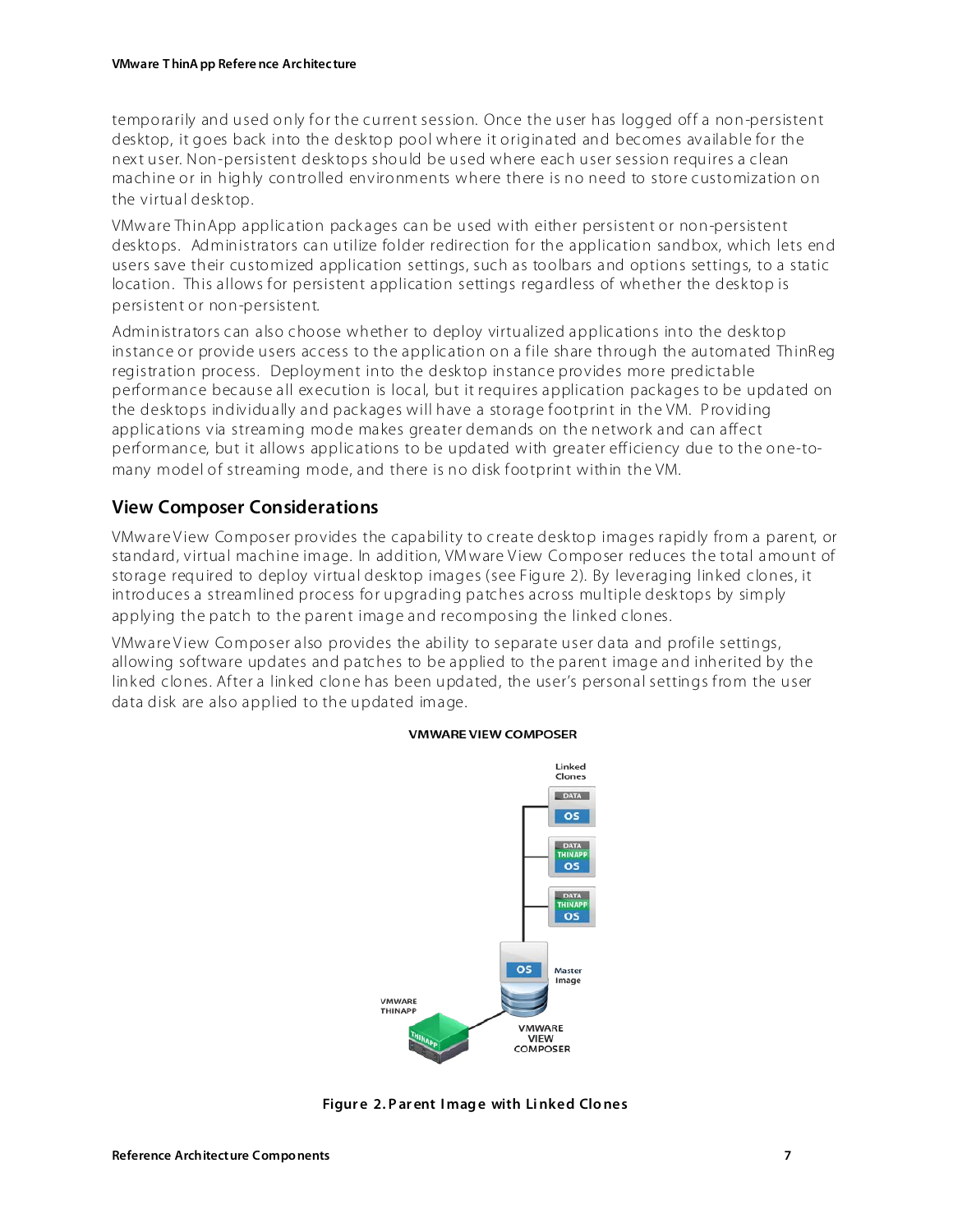#### **Integration of VMware View Composer and ThinApp**

There are two aspects of the integration between V Mware V iew Composer and ThinApp, the intersection of updates for the operating system and applications, and the use of the User Data Disk for storage of the Application sandbox.

- There are benefits to deploying applications packages into the View Composer base image. View Composer provides a streamlined mechanism to refresh and recompose the base operating system, which can also be used as an update vehicle for ThinApp application pack ages. This operation would allow for a mass update of application pack ages along with a desktop recompose operation. The only caveat of this approach is that the administrator will be combining operating system recompose events with application updates. Administrators should compare the frequency of application updates with that of OS updates and determine the appropriate location for ThinApp pack ages. A compromise can be achieved by using streaming mode for frequently updated applications while deploying less frequently updated applications into the operating system image.
- ThinApp packages can also be located on the User Data Disks, however this requires another means to update those pack ages such as a software distribution solution and this would need to occur for each individual user data disk .
- When used in conjunction with View Composer, administrators have the option of utilizing User Data Disks to logically separate application and user storage from the operating system. By default, VM ware ThinApp places the application sandbox in whatever location the %AppData% variable resolves to in the operating system. User Data Disks automatically receive the dynamic changes of the applications and user-specific settings stored in the sandbox and maintain these through a refresh of the operating system. Administrators can choose to redirect My Documents to a storage location or allow that user data to also be housed in the User Data Disk .

# **Reference Architecture Design**

The reference architecture design provides use cases which are designed to represent a number of common scenarios for configuration. The use cases outline the different of configuration items in a table format and then illustrate the environment in a diagram.

### **Use Case Descriptions and Diagrams**

For the VM ware ThinApp Reference Architecture, we provide three use cases that are representative of many customer scenarios:

- Use Case 1-Mobile Users
- Use Case 2 Remote Users
- Use Case 3 Corporate Users

#### **Use Case 1: Mobile Users Configuration Table**

| User Type                | Mobile Users                                                                                                                            |
|--------------------------|-----------------------------------------------------------------------------------------------------------------------------------------|
| Link Type                | Public Internet, Corp VPN or Offline                                                                                                    |
| Desktop Configuration    | Corporate Laptop, Home PC, Offline View Persistent Full Clone (Experimental), VM running on<br>the Client Virtualized Platform (Future) |
| Application Registration | Registry Run Key or User-initiated script on USB key or local device (Home PC's)                                                        |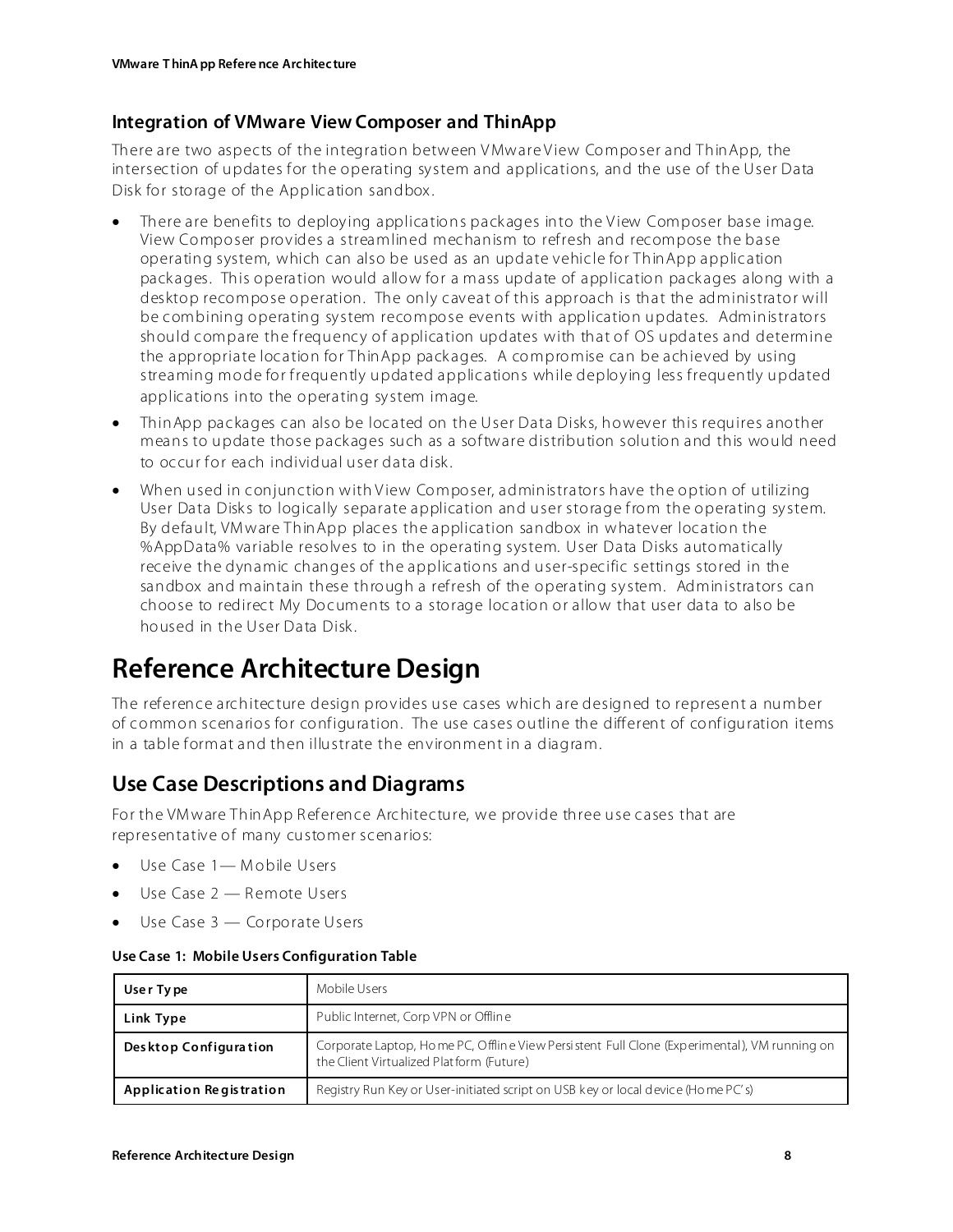| Method                    |                                        |
|---------------------------|----------------------------------------|
| <b>Folder Redirection</b> | None                                   |
| Deployment Method         | Deployed Mode (USB, Local File System) |
| Update Method             | AppSync                                |
| Compression               | Not Fnabled                            |



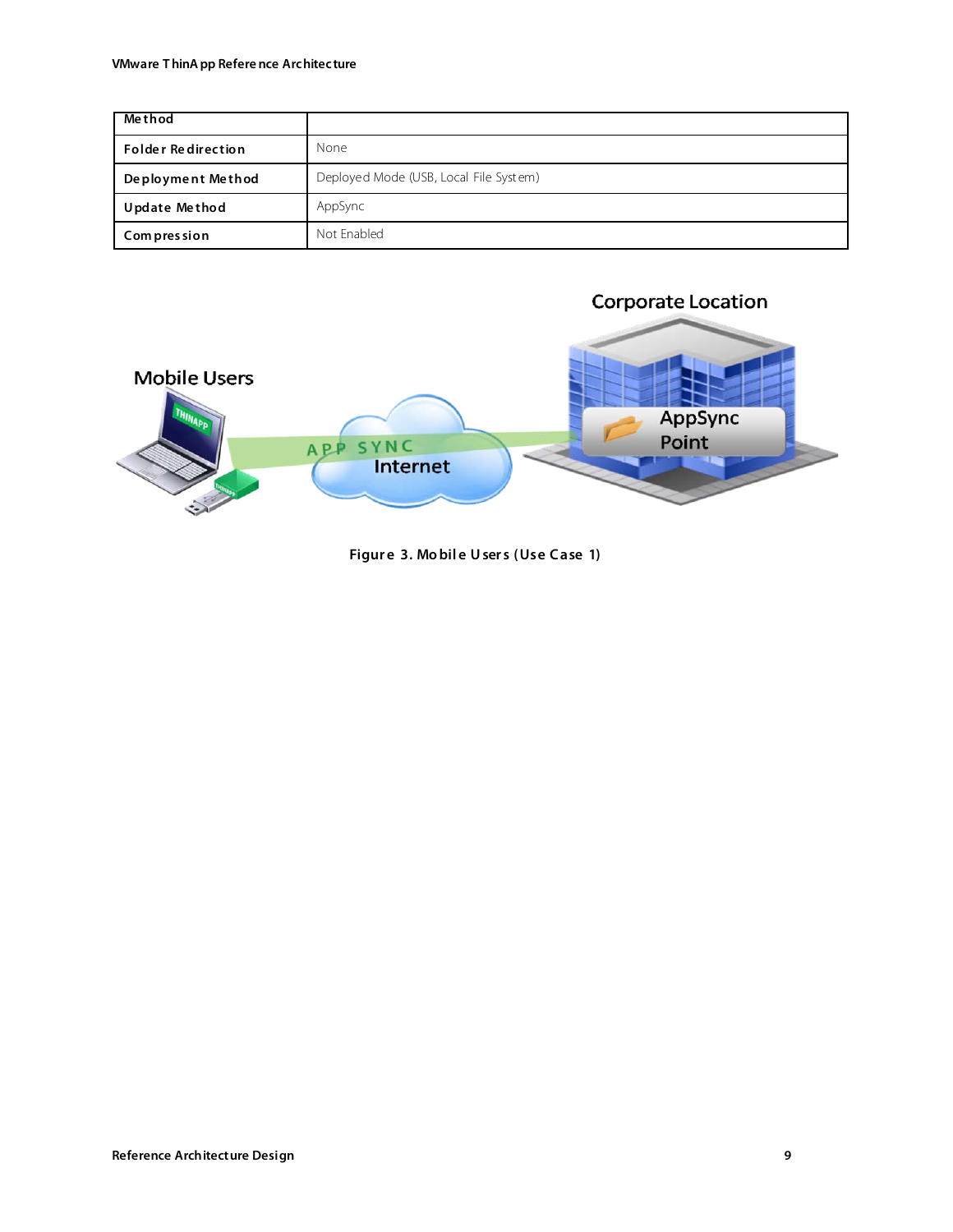| User Type                       | Remote users connecting to VMware View desktops                                                                           |
|---------------------------------|---------------------------------------------------------------------------------------------------------------------------|
| Link Type                       | Corporate VPN or WAN                                                                                                      |
| Desktop Configuration           | View Non-persistent Desktop without User Data Disk                                                                        |
| Application Registration Method | Login Script                                                                                                              |
| <b>Folder Redirection</b>       | Application Dat a is redirected to users roaming profile or home drive<br>My Documents is redirected to users home drives |
| Deployment Method               | Deployed Mode for MS Office Suite<br>Streaming Mode for LOB and ancillary applications                                    |
| Update Method                   | Side-by-Side for Streaming Mode Applications<br>View Composer for Deployed Mode Applications                              |
| Compression                     | Enabled for Applications using Streaming mode                                                                             |





Figure 4. Remote Users (Use Case 2)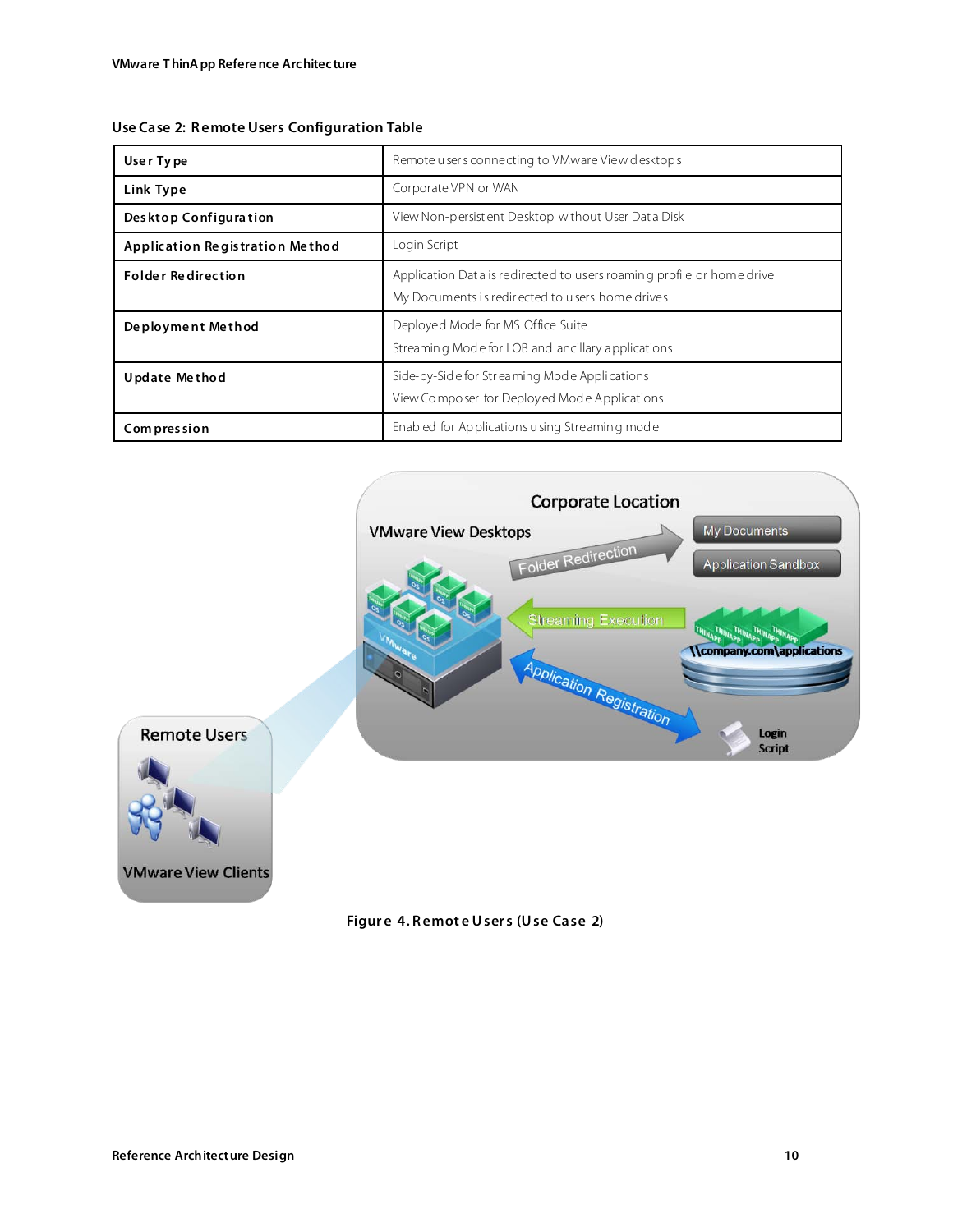| User Type                       | Corporate Kno wledge Workers with PCs and/or VMware View Desktops                                                                                                                                                                                                                                  |
|---------------------------------|----------------------------------------------------------------------------------------------------------------------------------------------------------------------------------------------------------------------------------------------------------------------------------------------------|
| Link Type                       | Corporate LAN or WAN                                                                                                                                                                                                                                                                               |
| Desktop Configuration           | Persistent Desktop with U ser Data Disk or Physical PC                                                                                                                                                                                                                                             |
| Application Registration Method | Login Script                                                                                                                                                                                                                                                                                       |
| <b>Folder Redirection</b>       | View Based Desktops<br>Application Data automatically redirected via View Composer User Data Disks<br>My Documents automatically redirected via View Composer User Data Disks<br>Physical PC's<br>Application Data redirected to users home drives<br>My Documents redirected to users home drives |
| Deployment Method               | Deployed Mode for MS Office Suite<br>Streaming Execution Mode for LOB and ancillary applications                                                                                                                                                                                                   |
| Update Method                   | Side-by-Side for Streaming Mode Applications<br>View Composer for Deployed Mode Applications                                                                                                                                                                                                       |
| Compression                     | Enabled for Applications using Streaming mode                                                                                                                                                                                                                                                      |

|  |  | Use Case 3: Corporate Users Configuration Table |  |  |  |
|--|--|-------------------------------------------------|--|--|--|
|  |  |                                                 |  |  |  |



Figure 5. Corporate Users (Use Case 3)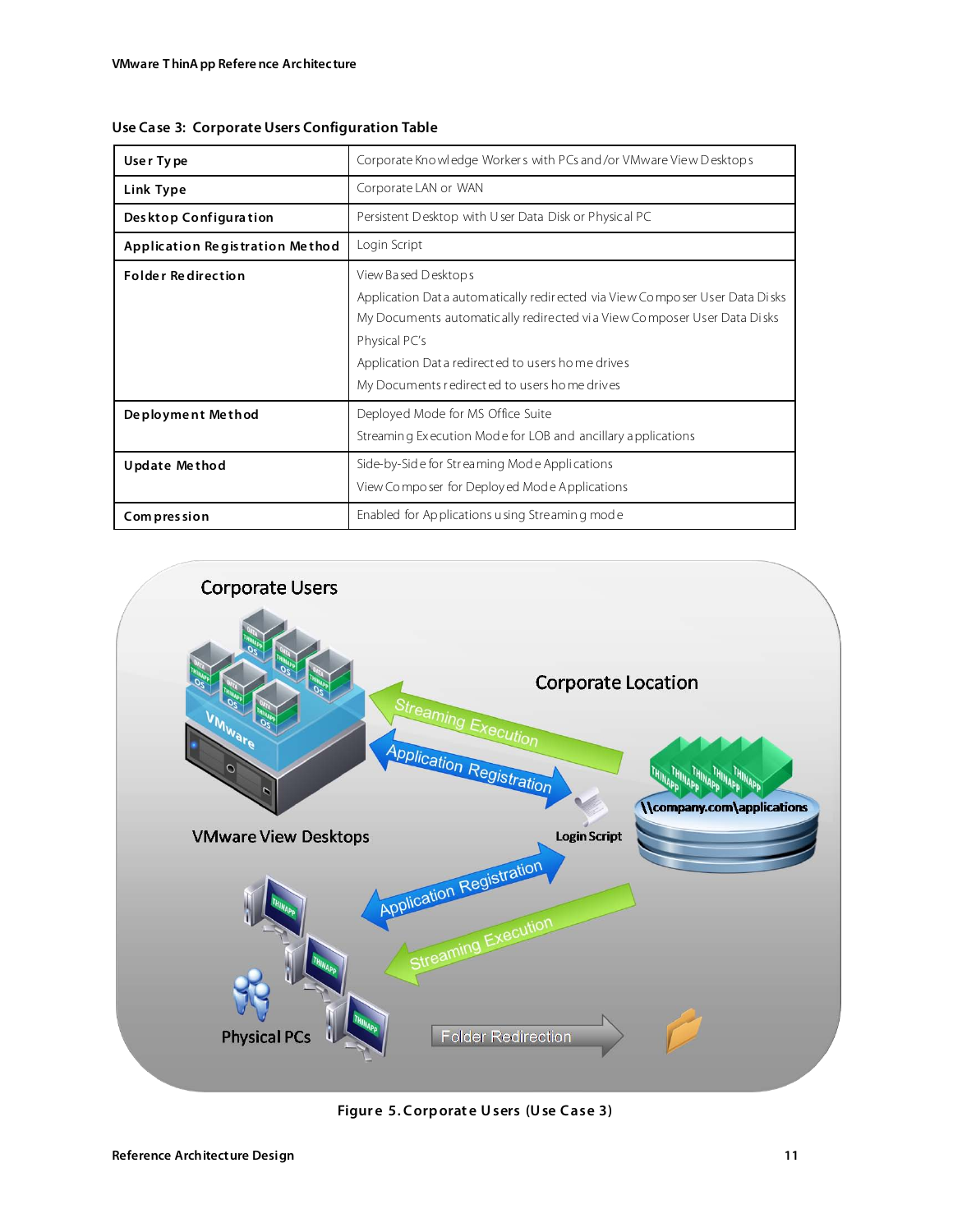### **VMware ThinApp Test Bed**

#### **Virtual Infrastruct ure**

The virtual infrastructure used for this reference architecture included one chassis of 16 blades to host the virtual desktops and two blades in a separate chassis for the infrastructure components.

#### **Physical Server Configuration**

The design of the virtual desk tops uses the building block approach described in the *VMw are View Re ference Arc hite cture* . The virtual desk tops are hosted by two 8-node VM ware ESX 3.5 U2 clusters. Each 8-node cluster is designed to host 500 virtual desk tops. B oth clusters were configured as HA clusters and managed by a single V Mware V irtual Center 2.5 U4 server.

A separate blade chassis was used to host the common infrastructure components needed for an enterprise desk top environment, such as Active Directory, DNS, DHCP, DFS, and SQL. This chassis also hosted VM ware View Manager and vCenter with View Composer. The V Mware vCenter server database and View Composer database were hosted on a single Microsoft SQL 2005 server. Each desktop infrastructure service was implemented as a virtual machine running Windows 2003 SP 3, with the exception of the DFS Servers, which ran Windows 2003 R2.



See the following diagram and tables for detailed information regarding the testing environment.

#### **VMware View Building Block**

**Figur e 6. P hysi cal Testing En viron ment b ased on VMware Vi ew B uildi ng Blo ck**

| <b>Infrastructure Servers</b> |                       |  |  |
|-------------------------------|-----------------------|--|--|
| QT Y                          | <b>Description</b>    |  |  |
|                               | 16 Slot Blade Chassis |  |  |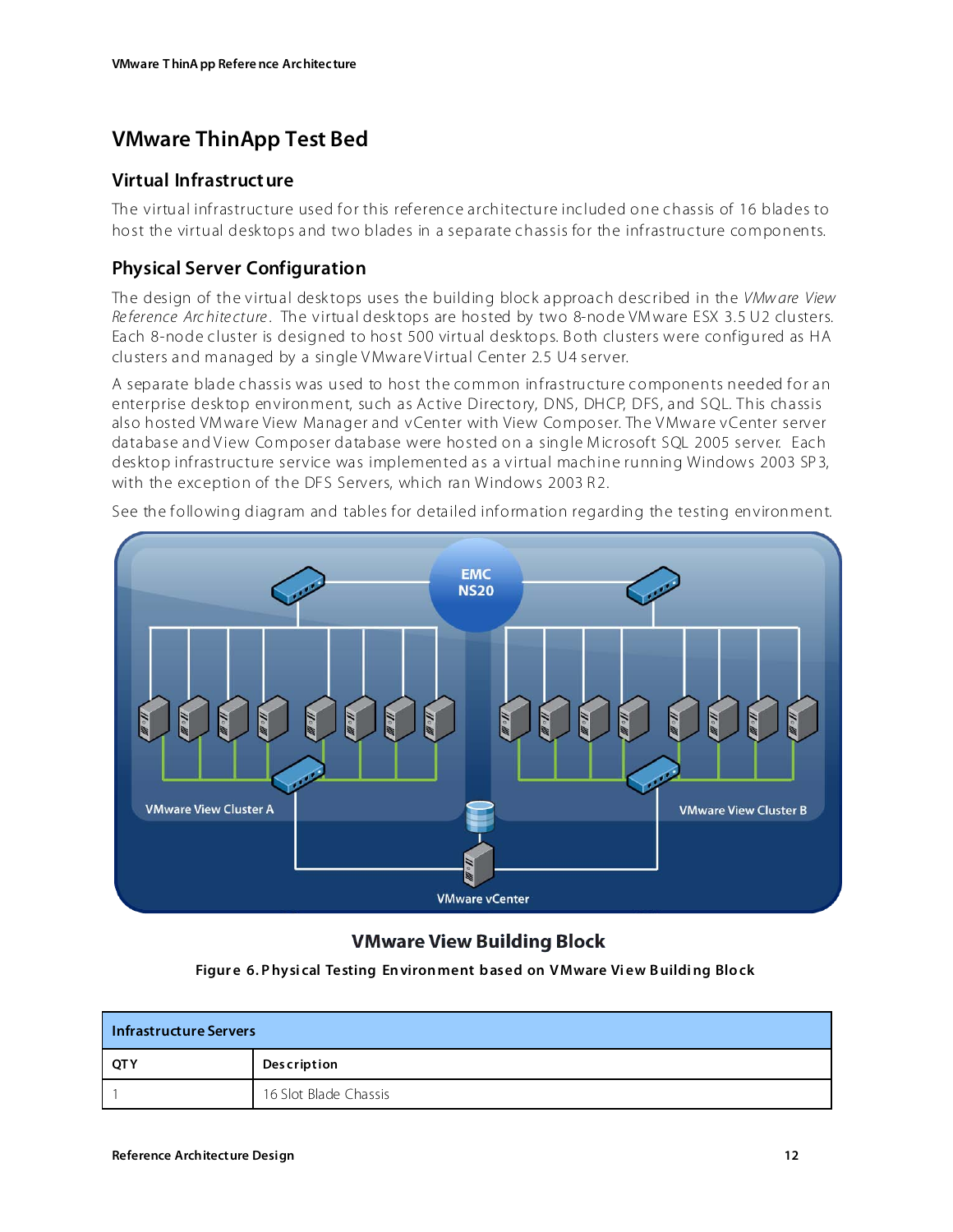| $\overline{4}$                              | Blade Servers - ESX 3.5 Update 2<br>4 - Infrastructure Services AD, DNS, DHCP, DFS                                              |  |  |
|---------------------------------------------|---------------------------------------------------------------------------------------------------------------------------------|--|--|
| $\overline{2}$                              | Quad C ore 2.66 GHz Process ors                                                                                                 |  |  |
| 32GB                                        | <b>RAM</b>                                                                                                                      |  |  |
| 1                                           | x 56GB SAS Drive                                                                                                                |  |  |
| 4                                           | Broadcom Gigabit Ethernet Adapters                                                                                              |  |  |
| 4                                           | 4 Port Gigabit Uplink Modules                                                                                                   |  |  |
|                                             | VMware vCenter Virtual Machine with View Composer<br>Windows 2003 Server SP3<br>$2 - v$ CPU<br>$4GB - RAM$<br>20GB Virtual Disk |  |  |
|                                             | VMware View Manager<br>Windows 2003 Server SP3<br>$2 - v$ CPU<br>$4GB - RAM$<br>20GB Virtual Disk                               |  |  |
|                                             | Microsoft SQL 2005 Server<br>Windows 2003 Server SP3<br>$2 - vCPU$<br>$4GB - RAM$<br>20GB Virtual Disk                          |  |  |
|                                             | Microsoft Active Directory, DNS, DHCP<br>Windows 2003 Server SP3<br>$2 - vCPU$<br>$4GB - RAM$<br>20GB Virtual Disk              |  |  |
| 2                                           | Microsoft DFS Targets<br>Windows 2003 Server R2<br>$2 - vCPU$<br>$4GB - RAM$<br>20GB Virtual Disk                               |  |  |
| <b>VMware View Desktop Building Block A</b> |                                                                                                                                 |  |  |
| QTY                                         | <b>Description</b>                                                                                                              |  |  |
| 1                                           | 16 Slot Chassis - Cluster A/B                                                                                                   |  |  |
| 8                                           | Blade Servers - ESX 3.5 Update 2                                                                                                |  |  |
| 2                                           | Quad Core 2.66 GHz Process ors                                                                                                  |  |  |
| 32GB                                        | <b>RAM</b>                                                                                                                      |  |  |
|                                             | x 56GB SAS Drive                                                                                                                |  |  |
| 6                                           | Broadcom Gigabit Ethernet Adapters                                                                                              |  |  |
| 6                                           | 4 Port Gigabit Uplink Modules                                                                                                   |  |  |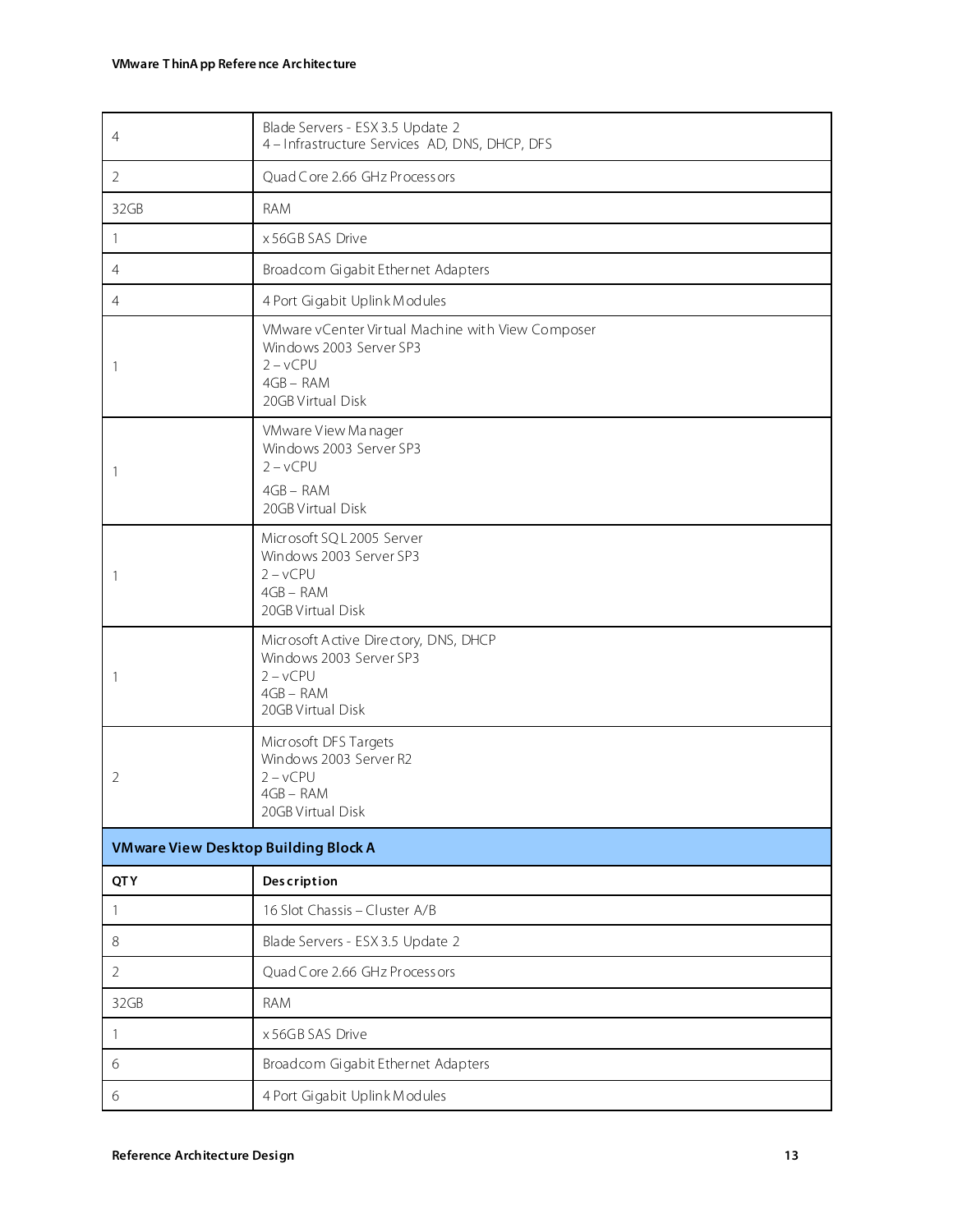| <b>VMware View Desktop Building Block B</b> |                                    |  |  |
|---------------------------------------------|------------------------------------|--|--|
| QTY                                         | <b>Description</b>                 |  |  |
| 8                                           | Blade Servers - ESX 3.5 Update 2   |  |  |
|                                             | Quad C ore 2.66 GHz Process ors    |  |  |
| 32GB                                        | <b>RAM</b>                         |  |  |
|                                             | 56GB SAS Drive                     |  |  |
| 6                                           | Broadcom Gigabit Ethernet Adapters |  |  |
| 6                                           | 4 Port Gigabit Uplink Modules      |  |  |

NOTE: Two Mirrored 56GB drives are recommended for production.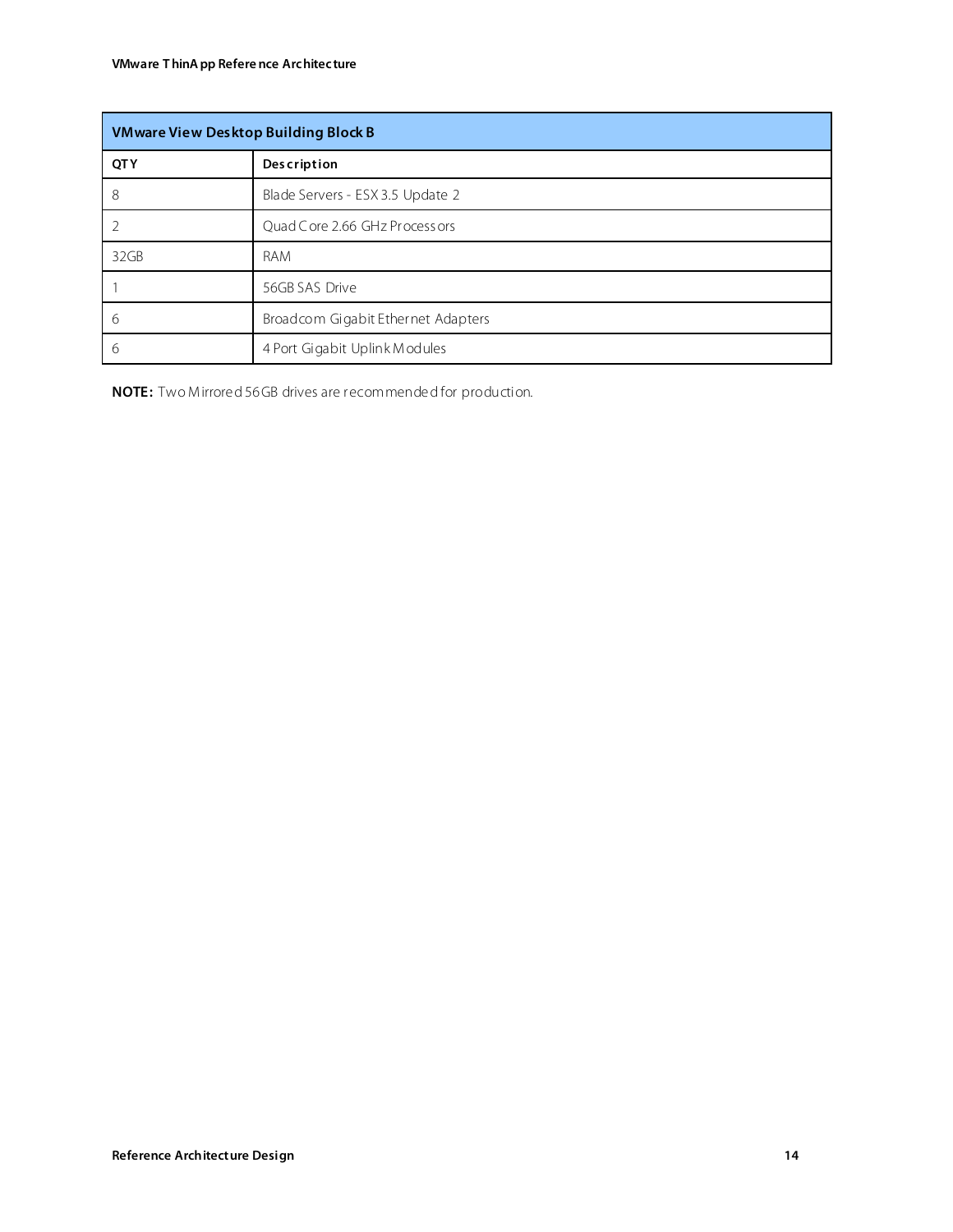#### **Physical Network Details**

| <b>VMware View Pod Core Networking Components</b> |                                                       |  |  |
|---------------------------------------------------|-------------------------------------------------------|--|--|
| QTY                                               | Description                                           |  |  |
|                                                   | Modular Core Networking Switch                        |  |  |
|                                                   | 10 Gigabit Ethernet Modules                           |  |  |
|                                                   | Load Balancing Module                                 |  |  |
|                                                   | <b>Building Block Network Components</b>              |  |  |
|                                                   | 48 Port Ne twork S witch                              |  |  |
| <b>VLAN Configuration</b>                         |                                                       |  |  |
| <b>VLAN ID</b>                                    | Description                                           |  |  |
| 16                                                | VMware View Desktops - Infrastructure -802.11q Tagged |  |  |
| 20                                                | Management - 802.11 q Tagged                          |  |  |
| 23                                                | Storage - iSCSI - 802.11q Tagged                      |  |  |
| 24                                                | vMotion - 802.11q Tagged                              |  |  |

#### **Virtual Desktop Configuration**

Virtual desktops were deployed as persistent linked clones with and without user data disks, based on the use case.

- One virtual CPU
- 1 GB of R AM
- 8GB hard disk
- Microsoft Windows XP guest operating system with Service Pack 3

#### **Application Configuration**

- The primary virtualized application set included MS Word2007, MS PowerPoint2007, MS Excel2007, Internet Explorer7, and Adobe Reader9.
- The virtualized application set was used in deployed mode and streaming mode via a drive mapping in the login script. Thinreg was used to register applications locally and remotely.

#### **Storage Configuration**

Validation testing for the storage layer used the following storage platforms:

- 500 Virtual Desktops running on iSCSI storage hosted by an EMC NS20
- 2 Virtual Windows Server 2003 R 2 servers hosting DFS Targets for Domain-based namespaces with their virtual disks located on an EMC CLARiiON CX4-240 Fibre Channel storage array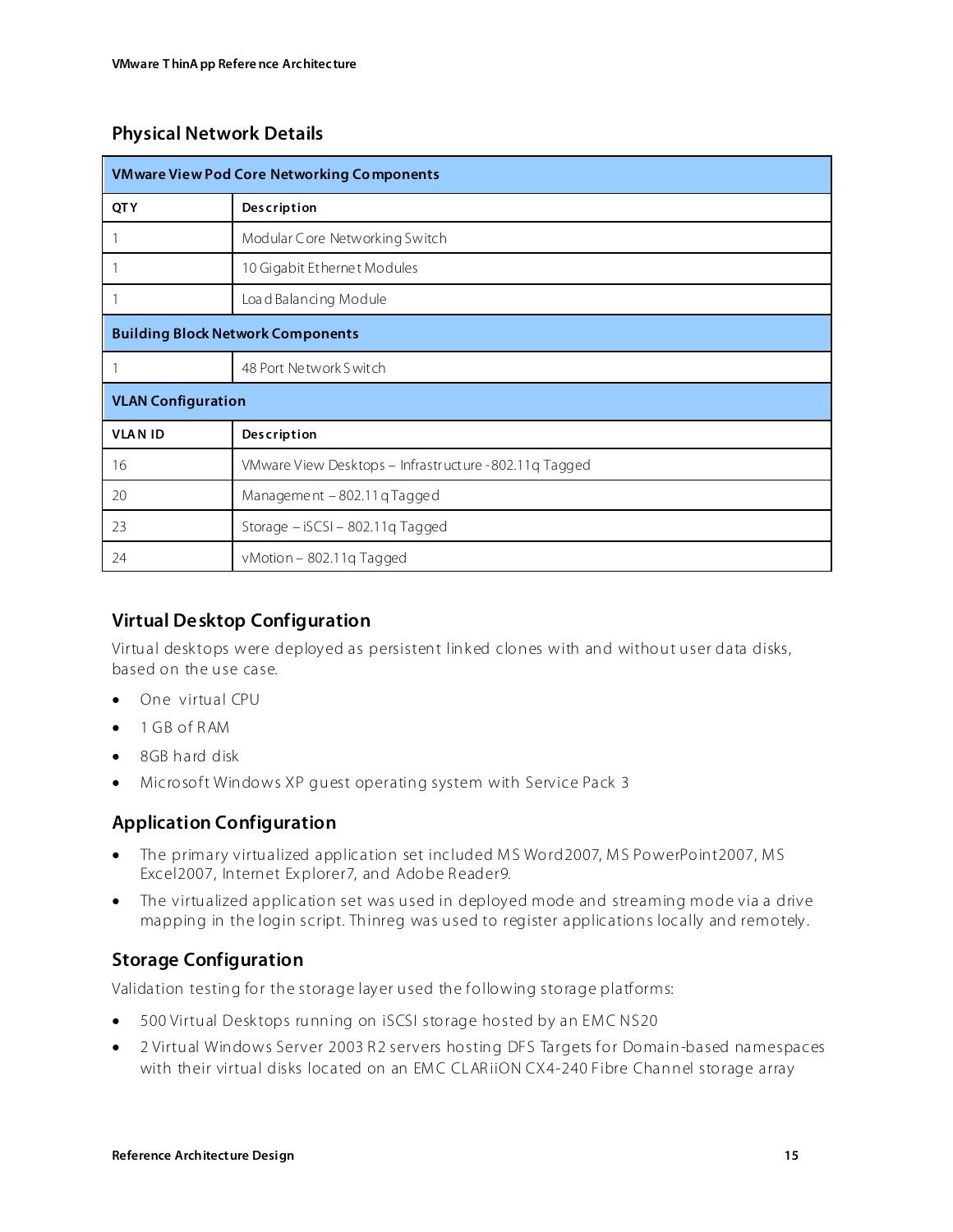### **Workload Description**

#### **User Simulation Workload**

For validation testing, virtual desktops were equipped to run a workload that simulates typical user behavior with an application set commonly found and used across a broad array of desktop environments. The work load, which is described below, has a set of randomly ex ecuted functions that perform operations on a variety of applications. Several other factors can be implemented to increase the load or adjust the user behavior — for ex ample, configuration options include changing the number of words per minute that are typed and the delay between the times applications are launched.

The workload configuration used for this validation included M icrosoft Word, Ex cel, PowerPoint, Internet Ex plorer, and Adobe Acrobat. The work load controller opened multiple applications at the same time and minimized and max imized their windows as the workload progressed, randomly switching among applications. Individual application operations that the controller performed randomly included:

- Microsoft Word Open, minimize, and close the application; write random words and numbers; save modifications.
- Microsoft Excel Open, minimize, and close the application; write random numbers; insert and delete columns and rows; copy and paste formulas; save modifications.
- Microsoft PowerP oint Open, minimize, and close the application; conduct a slide show.
- Adobe Acrobat Reader  $-$  Open, minimize, and close the application; browse pages in a PDF document.
- Internet Explorer Open, minimize, and close the application; browse a page.

Based on the think time and words per minute used for this validation, this work load can be compared to that of a high-end task worker or lower-end knowledge worker.

#### **Unit Test Workload**

A second work load, OfficeB ench, is a classic linear test script that uses OLE Automation to drive Microsoft Word, Excel, P owerPoint, and Internet Ex plorer through a series of simulated business productivity tasks. This work load was used to derive precise measurements of the effects of compression and latency when running virtualized applications in streaming ex ecution mode.

# **Validation Testing**

The reference architecture validation testing results first measure the effect of compression on network utilization for a single repeatable work load, and second, quantify storage and network utilization for a given number of users running a random workload.

### **Summary of Unit Testing Procedure**

The sections below outline the results for the unit testing of the effect of compression and latency for virtualized applications ex ecuted in streaming mode. Two virtual desk tops were configured to run the OfficeB ench work load, with three iterations utilizing virtualized applications running from a DFS share in streaming ex ecution mode. Thinreg was used to register the applications from the remote drive. No native applications were installed in the VMs.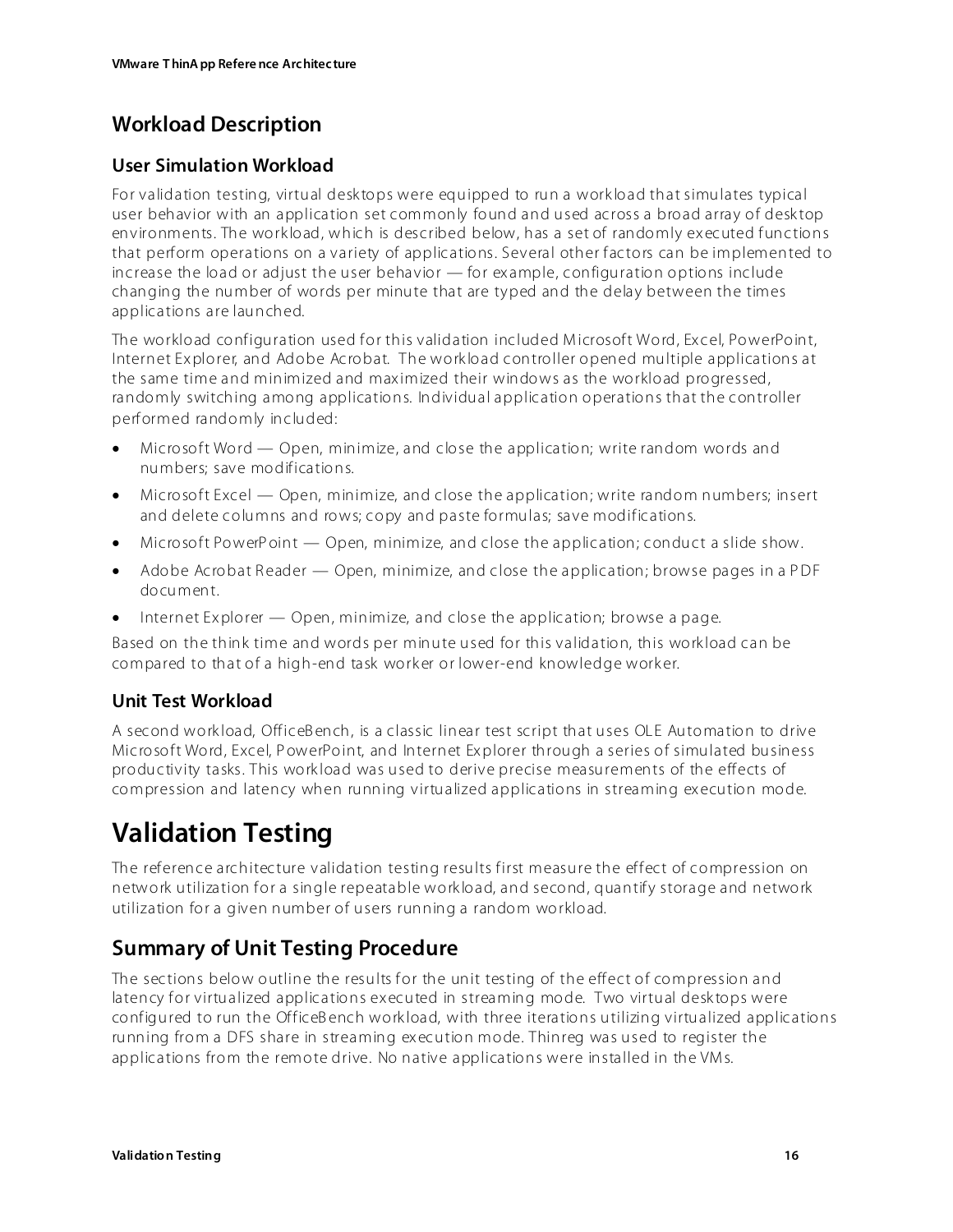#### **Unit Testing Results**

The effect of VM ware Thin App native compression on applications running in streaming execution mode is shown in the following table:

| <b>Test</b>              | OfficeBench<br><b>Completion Time</b><br>(Seconds) | Total Network Payload<br>(MB) | Application Package Size on<br>File Share (MB)                                                               |
|--------------------------|----------------------------------------------------|-------------------------------|--------------------------------------------------------------------------------------------------------------|
| Uncompressed Iteration 1 | 50.16                                              | 202.146                       | 1.162.999                                                                                                    |
| Uncompressed Iteration 2 | 49.75                                              | 201.591                       | $\mathcal{U}% _{0}\left( t\right) \equiv\mathcal{U}_{0}\left( t\right) \equiv\mathcal{U}_{0}\left( t\right)$ |
| Uncompressed Iteration 3 | 52.44                                              | 200.754                       | $\mathcal{U}% _{0}\left( t\right) \equiv\mathcal{U}_{0}\left( t\right) \equiv\mathcal{U}_{0}\left( t\right)$ |
| Compressed Iteration 1   | 53.38                                              | 112.765                       | 858,943                                                                                                      |
| Compressed Iteration 2   | 51.61                                              | 106.523                       | $\prime$                                                                                                     |
| Compressed Iteration 3   | 54.33                                              | 112.311                       | $\mathbf{u}$                                                                                                 |

The results of the testing showed negligible differences in OfficeBench completion time, CPU and Memory Utilization. However, the network transfer showed substantial improvement from compression. The average decrease in the network payload between uncompressed and compressed was 45%. The desktop was rebooted between the tests to empty the disk cache and ensure accurate results. Figure 7 graphs the pattern of network utilization.



Figure 7. Network Utilization for Compressed and Uncompressed Packages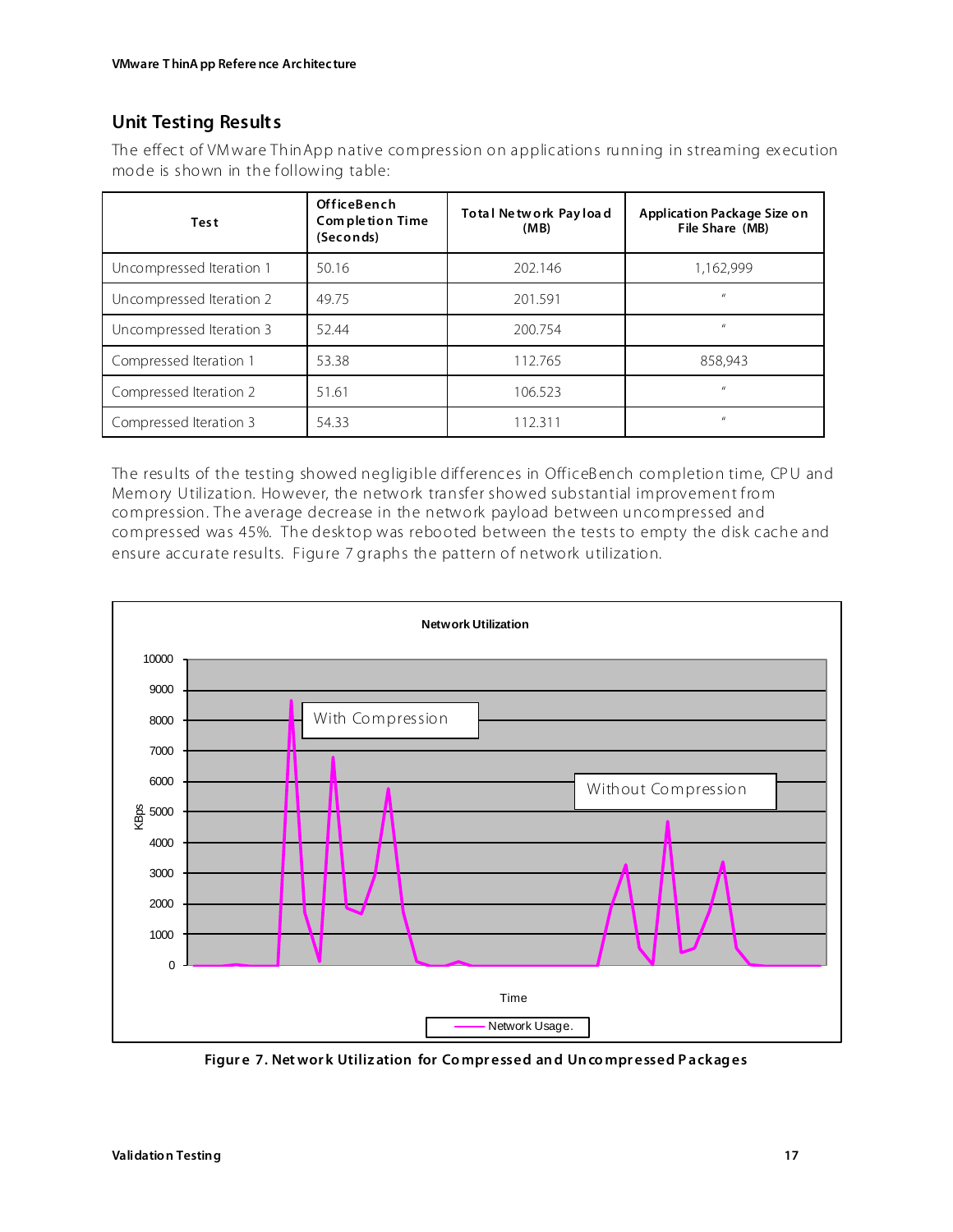### **Summary of Scalability Testing Procedure**

The validation testing for scalability made use of the user simulation workload, which provides a random workload to simulate real users. Five hundred virtual desktops were configured to use streaming execution mode and run a series of three iterations. The applications were launched from a pair of Microsoft DFS server's which were the DFS targets for the domain namespace Ncompany.com\applications. Both DFS servers were located on the same physical ESX host.

#### **Scalability Testing Results**

#### **Disk Utilization**



Figure 8 illustrates the disk utilization for each of the DFS servers.

Figure 8. Disk Utilization for Microsoft DFS Virtual Machines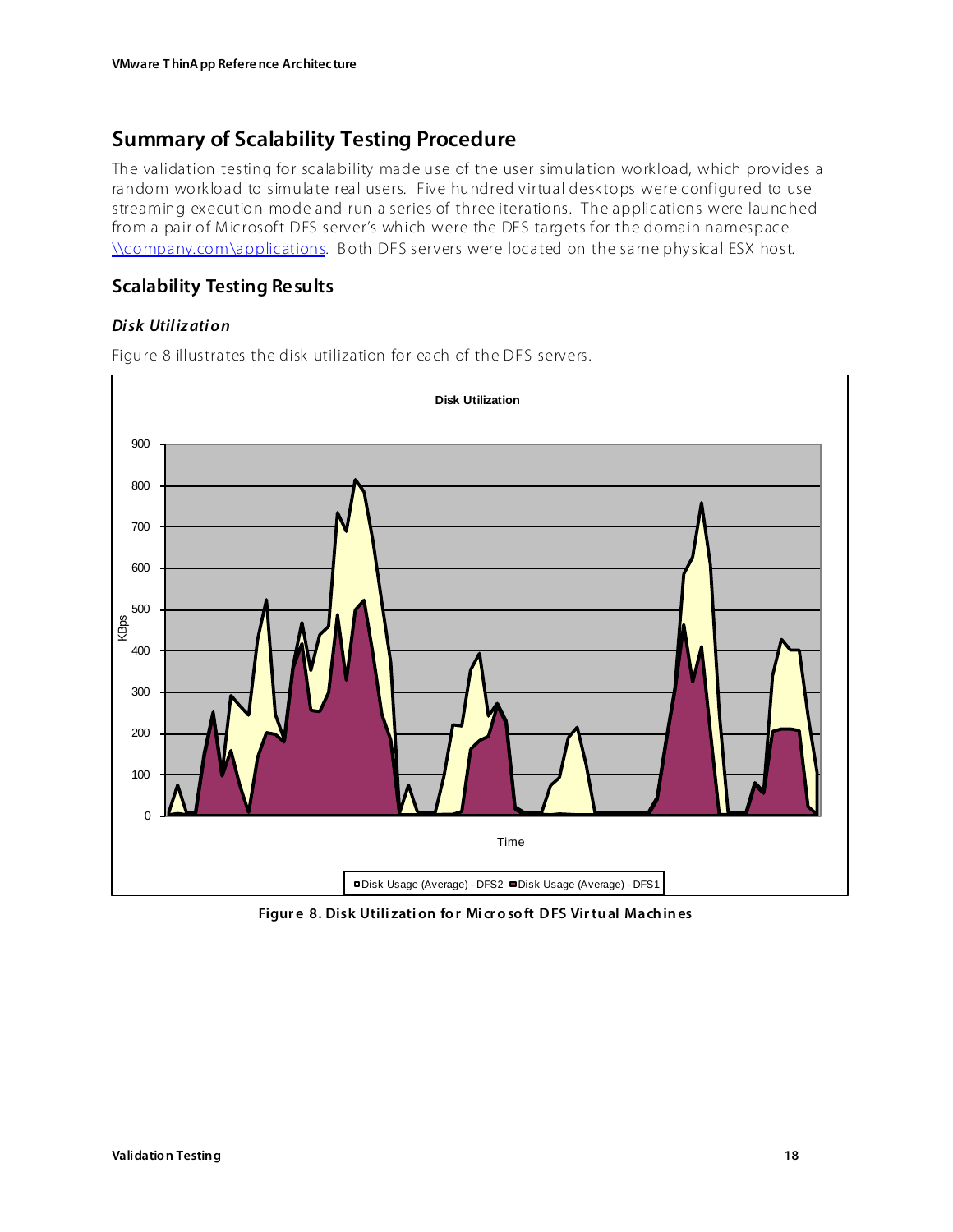#### **Network Utilization**

Figure 9 illustrates the network utilization for the VM ware ESX host, which contained both DFS servers.



Figure 9. Network Utilization for ESX Host with Microsoft DFS Virtual Machines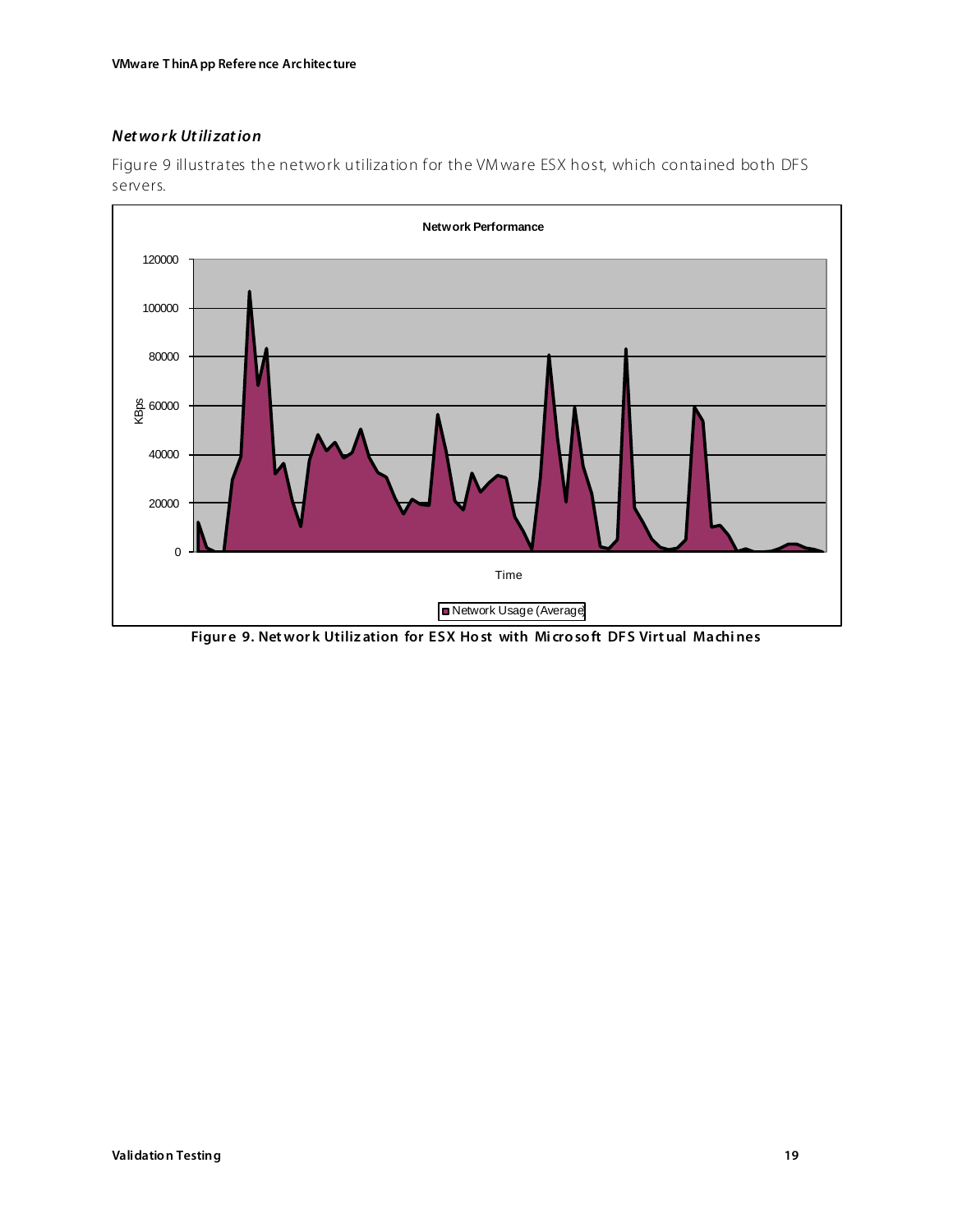#### **CPU Utilization**



Figure 10 illustrates the CPU utilization for the Microsoft DFS virtual machines.

Figure 10. CPU Utilization for Microsoft DFS Virtual Machines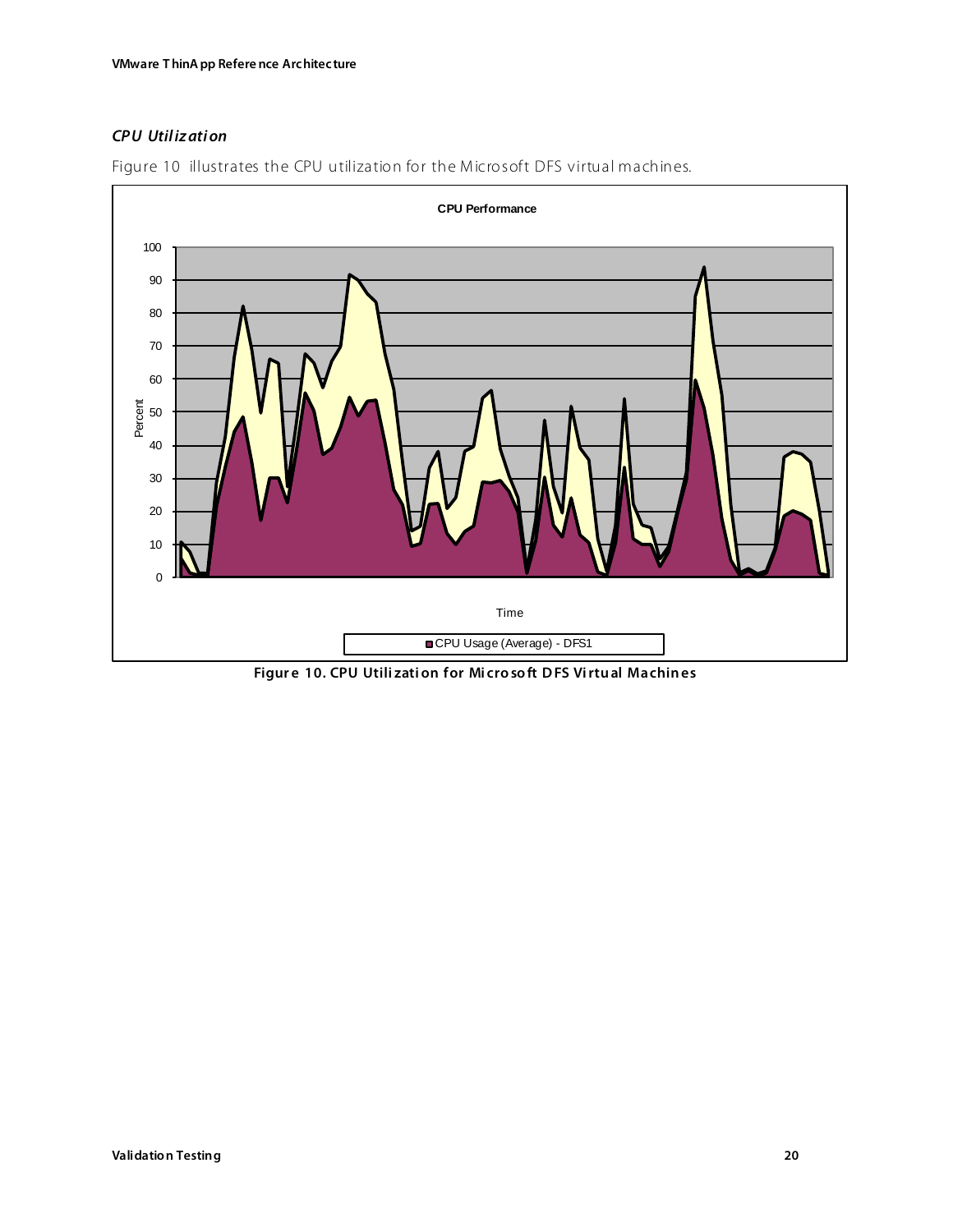# **Conclusion**

VMware ThinApp greatly simplifies the process of application distribution and management for both physical and virtual desk tops. Customers can leverage agentless application virtualization to reduce operational ex pense incurred by installation reboots, application conflicts, and dependencies. By utilizing the design considerations and use case configurations provided in this document, customers can confidently design and implement VM ware ThinApp in their own environments.

The design considerations section provides specific guidance for Active Directory integration, View Composer integration, and the use of DFS to efficiently manage file shares for virtualized applications and their dependencies. The validation results help characterize the network and storage load for a group of 500 virtual machines when utilizing streaming mode for V Mware ThinApp application packages. The unit test scenarios show the difference in network load when compression is used for application packages. The following key recommendations emerge from this validation:

- Utilize a structured process and standardized folder layout for application pack aging.
- Utilize Active Directory group policy to redirect Application Data and My Document to the appropriate locations depending on the use case.
- Utilize ThinR eg through a script based mechanism to automate the registration of ThinApp application pack ages.
- Deploy virtualized applications via a standard process that relies on logical DFS links that provide redundancy and manageability.
- Determine which applications to run in streaming mode, based on bandwidth needs and application density goals. Utilize compression to reduce the network payload.

# **About the Author**

Aaron Black is a Senior Technical Marketing Manager at VM ware, focusing primarily on developing technical content to aid in the evaluation and implementation of VMware ThinApp technology. Aaron's background includes roles as a systems engineer and solutions consultant in the Technical Services organization. Before joining VM ware, he worked as a systems engineer with Citrix Systems, lead a technical corporate IT team at Sprint, and designed solutions for customers of Choice Solutions, a platinum reseller of V Mware products.

# **Acknowledgements**

The author would like to acknowledge John Dodge, Radhakrishnan Manga, Pak-Shun Lei, Fred Schimscheimer, and Mason Uyeda for their contributions to this reference architecture.

# **Resources**

- VMware ThinApp Deployment Guide <http://www.vmware.com/resources/techresources/1098>
- VMware ThinApp Streaming Information Guide <http://www.vmware.com/resources/techresources/10027>
- *VMw are View Man age r Adm inistra tion Gu ide* [http://www.vmware.com/pdf/view31\\_ manual.pdf](http://www.vmware.com/pdf/view31_manual.pdf)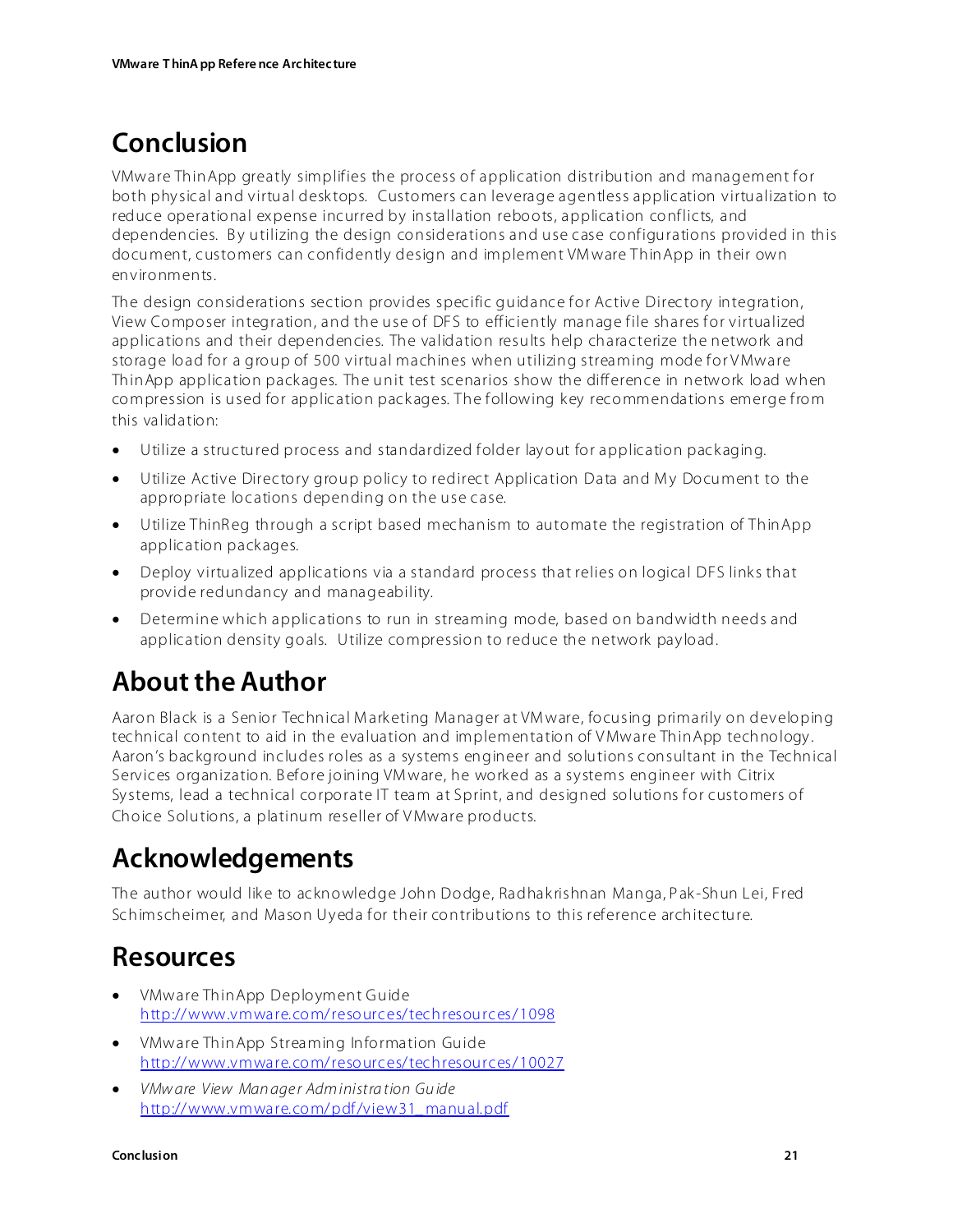#### VMware ThinA pp Reference Architecture

- VMware View Composer Design Considerations http://www.vmware.com/files/pdf/view\_composer\_design\_considerations\_bp.pdf
- VMware View Reference Architecture http://www.vmware.com/files/pdf/resources/vmware-view-reference-architecture.pdf